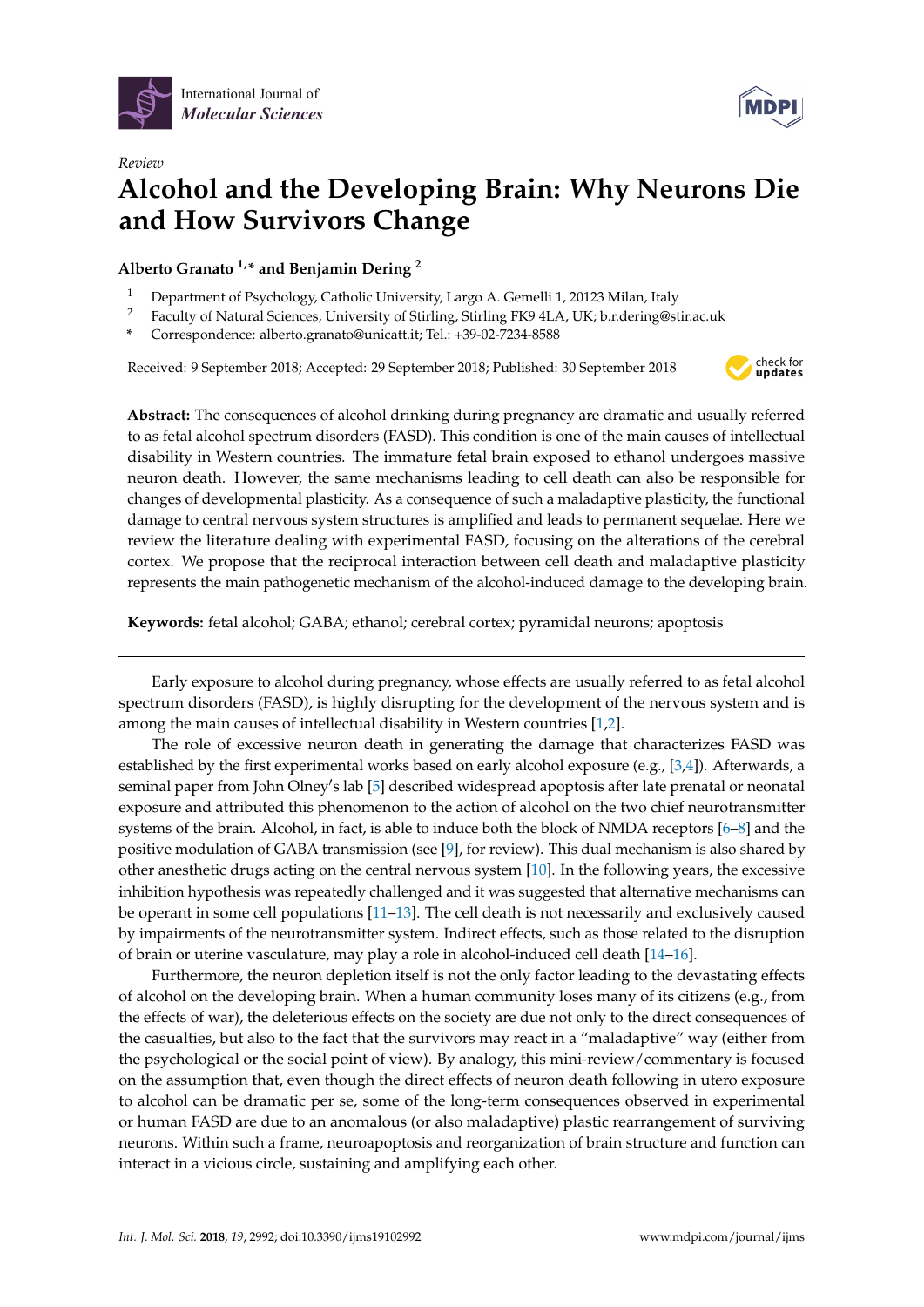There are several types of brain plasticity. The prototypical one, and among the most important, was discovered during the 70s of the last century by Bliss and Lomo, is referred to as long term potentiation (LTP) and can be described as a long lasting increase of the synaptic efficacy after tetanic stimulation [\[17\]](#page-6-13). Since then, several other forms of plasticity have been described. They include a refinement of the concept of synaptic plasticity, based on the synapse potentiation or depression according to the relative timing of pre- and postsynaptic spike (spike timing dependent plasticity—STDP [\[18,](#page-6-14)[19\]](#page-6-15)). Another kind of neural adaptation, called intrinsic plasticity, is represented by the change in intrinsic excitability of neurons and, as such, it is linked to modulation of voltage-gated rather than ligand-gated synaptic channels [\[20\]](#page-6-16). Finally, the plastic modifications can be also represented by widespread rewiring of connections that usually occur during critical periods of brain development [\[21\]](#page-6-17). The prevailing view in neuroscience is that most neurological and mental diseases can be reinterpreted as conditions in which plastic changes to the brain are anomalous, not necessarily defective (see Figure 1 in [\[22\]](#page-6-18); see also [\[23\]](#page-7-0)). The consideration that brain plasticity might not be solely reparative in nature represents a challenge to the Kennard principle—the seminal papers by Margareth Kennard, published in the first half of the 20th century, state that a vigorous remodeling of brain functions and connections, such as that occurring after early injury, makes the brain more resilient to the induced damage [\[24\]](#page-7-1). In the following years, this principle has been matter of debate and often criticized [\[25](#page-7-2)[,26\]](#page-7-3).

## **2. Early Alcohol Exposure and Cell Death**

The apoptosis that follows early exposure to ethanol is widespread [\[5\]](#page-6-4), but is far from affecting all the cell populations to the same degree. One of the most damaged structures is the cerebral cortex, where different protocols of alcohol exposure carried out in different experimental animals lead to converging results: pyramidal neurons of layer 5, the main source of output from the cortex, are more susceptible to the death-inducing effects of alcohol, as compared to principal neurons that reside in other cortical layers [\[27](#page-7-4)[,28\]](#page-7-5). As to the GABAergic cortical interneurons, although being a minority, they represent a more heterogeneous population, when compared to the pyramidal neurons. Accordingly, results concerning FASD and cortical interneuron death are more controversial and are likely to be highly dependent on different protocols and timing of experimental alcohol exposure. While no change in the number of parvalbumin immunoreactive interneurons was found after alcohol exposure spanning P2–P6 in rats [\[29\]](#page-7-6), Smiley and coworkers observed a substantial reduction of the same interneuron population after P7 exposure in mice [\[30\]](#page-7-7). What makes the picture of inhibitory interneurons even more puzzling, is that, possibly due to a lack of naturally occurring cell death, some interneuron populations are increased after alcohol exposure. This is the case for parvalbumin neurons in the prefrontal cortex after prenatal exposure in mice [\[31\]](#page-7-8), as well as for calretinin interneurons in the sensori-motor cortex after postnatal exposure in rats [\[29\]](#page-7-6). It is thus likely that, besides inducing cell death, ethanol can, in some instances, delay maturation processes, keeping some populations from undergoing a physiological reduction of elements. This might be the case for the calretinin subset, whose normal fate is to decline during normal postnatal development [\[32\]](#page-7-9). An alternative hypothesis is represented by an alcohol-induced change of migration speed, that might result in an interneuron population to be more represented in some brain regions and less in others [\[33\]](#page-7-10) (see also below).

There might be long-lasting consequences of the differential effects of alcohol on the survival of specific cell populations. For instance, besides the acute potentiation of GABA transmission elicited by alcohol exposure, the increase of parvalbumin interneurons leads to a permanent shifting of the excitatory/inhibitory balance toward inhibition [\[31\]](#page-7-8).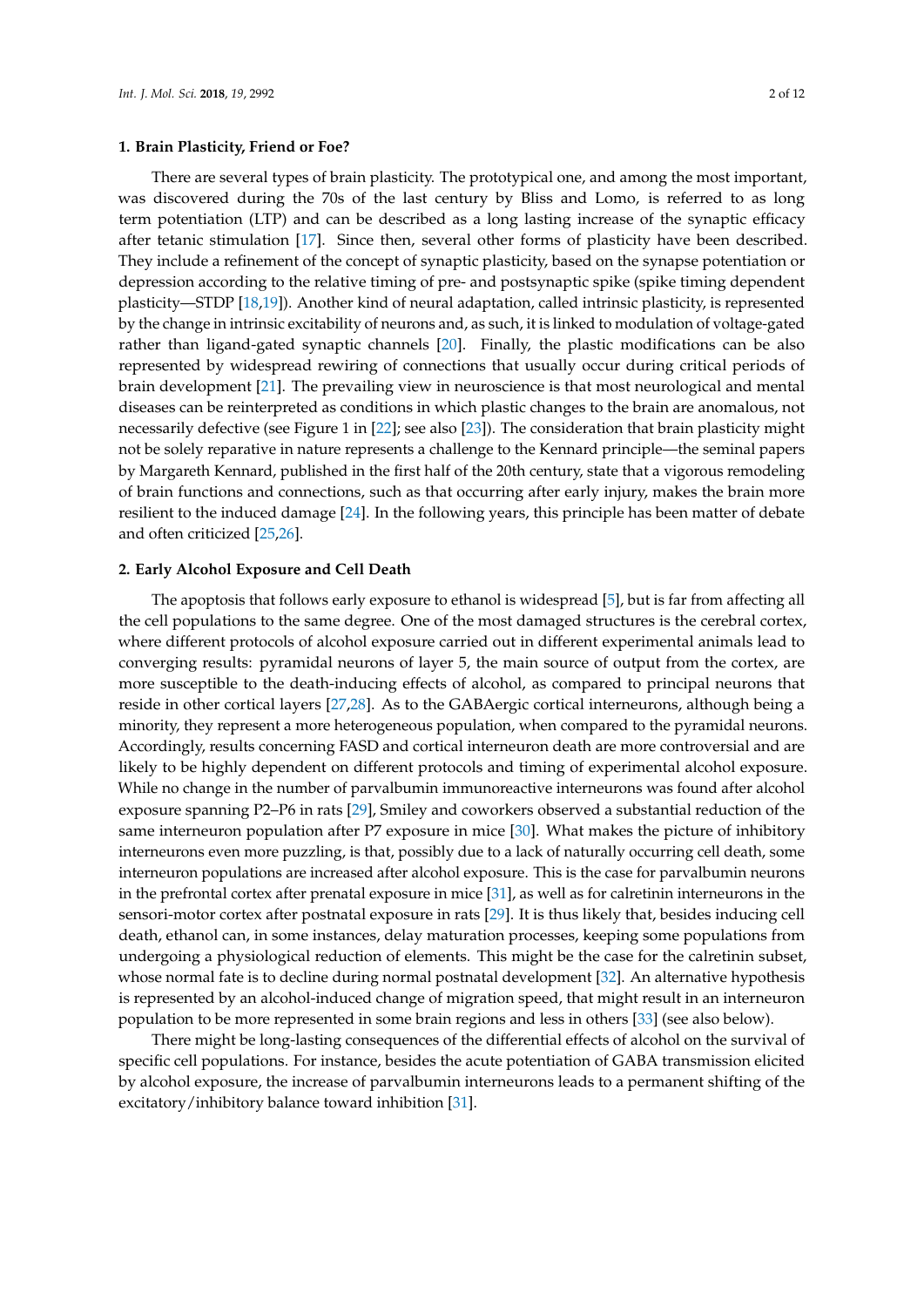#### **3. Relationship between Cell Death and Plasticity**

Some of the molecules that mediate cell death are also deeply involved in neural plasticity. Therefore, the same molecular network responsible for alcohol-induced apoptosis can also modify the neural plasticity and, consequently, the wiring of the brain. The p75 low-affinity neurotrophin receptor (p75-NTR) is overexpressed in the sensori-motor cortex of adult rats exposed to ethanol during the first postnatal week [\[28\]](#page-7-5). The p75-NTR is also highly increased in human neuroblastoma cells treated with ethanol and the use of interference RNA targeting p75-NTR reverses the proapoptotic effect of ethanol [\[34\]](#page-7-11). A similar protective effect of p75 inhibition has been demonstrated in primary cultures of neurons exposed to the proapoptotic effect of the anesthetic isoflurane [\[35\]](#page-7-12). The neuron death-inducing role of p75-NTR has also been demonstrated for other conditions, such as intracerebral hemorrhage [\[36\]](#page-7-13) and oxidative stress [\[37\]](#page-7-14). At the same time, the low-affinity neurotrophin receptor is also a key molecule of plastic remodeling. In fact, the p75-NTR signaling pathway has been shown to modulate synaptic plasticity and consolidation in organotypic cultures of the mouse hippocampus [\[38\]](#page-7-15). Woo et al. reported that activation of p75-NTR enhances hippocampal long term depression (LTD) [\[39\]](#page-7-16). In addition, both the dendritic architecture and neurite elongation are modulated by p75 signaling [\[40](#page-7-17)[,41\]](#page-7-18).

Other molecules that mediate apoptosis, such as caspase-3, have been reported either to be upregulated [\[42](#page-7-19)[–46\]](#page-8-0) or to display changes of their developmental timing profile after exposure to ethanol [\[47\]](#page-8-1). Caspase 3, besides being involved in neuron death, turns out to be also involved in spine remodeling and other types of plasticity [\[48](#page-8-2)[–50\]](#page-8-3).

Some of the experimental works cited above point out that both prenatal [\[47\]](#page-8-1) and early postnatal exposure to alcohol [\[28\]](#page-7-5) can be responsible for the activation of apoptosis-related molecules lasting well beyond the period of exposure, up to adulthood. The fact that even a narrow and early exposure window can result in a long-lasting, possibly permanent, susceptibility to neuron death, circuit anomalies, and plastic changes, is one of the most intriguing issues raised by the neurobiological studies on FASD and will be addressed in the next paragraph.

The increase of p75-NTR and caspase 3 signaling are not the only candidates to link apoptosis and developmental plasticity. Early alcohol exposure has been shown to induce changes of the neurotrophin signaling system [\[51\]](#page-8-4). Either a decrease [\[52](#page-8-5)[,53\]](#page-8-6) or an increase [\[54\]](#page-8-7) of BDNF neurotrophic support has been demonstrated after prenatal or postnatal exposure to ethanol, respectively. The BDNF-TrkB signaling is obviously involved in apoptosis [\[55\]](#page-8-8) and its direct involvement in FASD-related changes of hippocampal plasticity has been shown by Zucca and Valenzuela [\[56\]](#page-8-9). In addition, the well-established role of BDNF-TrkB in dendritogenesis [\[57,](#page-8-10)[58\]](#page-8-11) can account for the alterations of dendritic branching observed in experimental FASD [\[59](#page-8-12)[,60\]](#page-8-13).

## **4. A Vicious Circle to Maintain Long-Lasting Effects of Ethanol**

As we have pointed out in the previous paragraph, early exposure to alcohol can activate molecular pathways such as the p75-NTR signaling which in turn, besides triggering cell death, can also modify synaptic plasticity. Both LTP and LTD, the best known instances of synaptic plasticity, are able to affect the brain wiring, through the stabilization, neoformation, or elimination of dendritic spines [\[61](#page-8-14)[–63\]](#page-8-15). Actually, there are reports of impaired LTP and LTD after early exposure to ethanol [\[64](#page-8-16)[–66\]](#page-9-0). As a consequence, a reduction of spine density represents one of the major anatomical features observed in FASD [\[67,](#page-9-1)[68\]](#page-9-2). Other factors elicited by alcohol exposure during development can modify the response of the brain to developmental cues and its wiring. As already pointed out in a previous paragraph, the relative proportion of the different populations of GABAergic interneurons can be altered during FASD [\[29,](#page-7-6)[31\]](#page-7-8). GABA neurotransmission is known to play a pivotal role in the modulation of developmental plasticity [\[21](#page-6-17)[,69,](#page-9-3)[70\]](#page-9-4). Therefore, the impairment of GABAergic transmission might be responsible for microcircuit alterations observed in experimental FASD, such as the disruption of ocular dominance plasticity in the visual cortex [\[71](#page-9-5)[,72\]](#page-9-6).

The change of network activity due to the modification of excitation/inhibition balance [\[31\]](#page-7-8) can affect the trafficking and phosphorylation of ion channels, that have been shown to be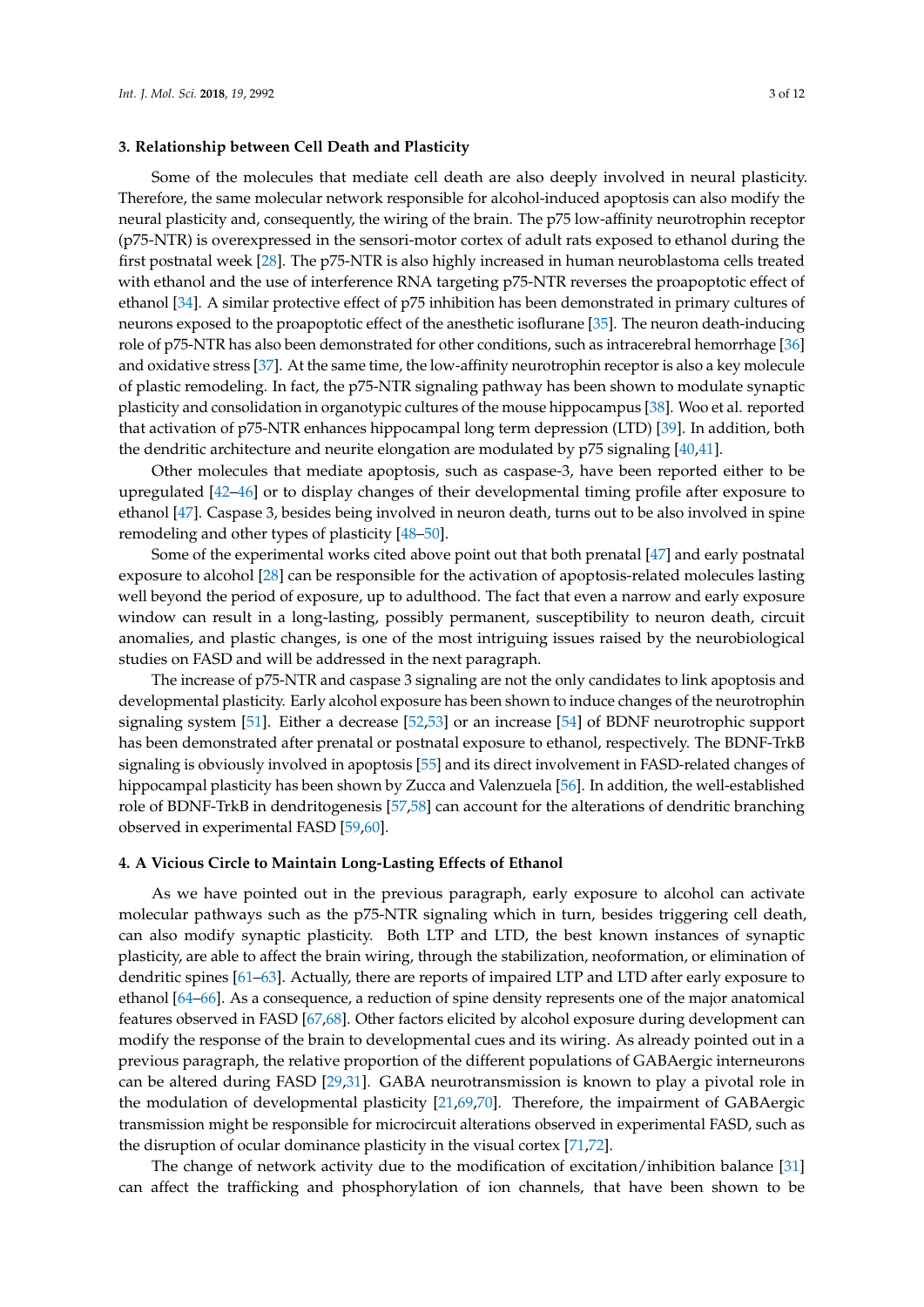activity-dependent [\[73](#page-9-7)[–75\]](#page-9-8). The dendritic excitability at the calcium electrogenesis zone of the apical dendrite is in fact permanently impaired after early postnatal exposure to alcohol [\[76\]](#page-9-9) and the reduction of dendritic excitability and calcium spikes can lead to a further impairment of network activity and synaptic plasticity [\[77\]](#page-9-10). Moreover, voltage-gated calcium channels, responsible for the generation of calcium spikes, have been also shown to modulate dendritic spine morphology [\[78\]](#page-9-11). Other ion channels, including those gated by neurotransmitters, display long-lasting changes after early exposure to ethanol [\[79](#page-9-12)[,80\]](#page-9-13).

The relationship between early alcohol exposure and neural activity is complex. In immature neurons, due to the relatively high concentration of intracellular chloride, GABA is excitatory [\[81\]](#page-9-14). Therefore, in line with the known effect of GABA positive modulation described in adults, the activity of immature neural networks can be increased as a consequence of alcohol exposure [\[82\]](#page-9-15). However, it should be considered that the early effect of GABA in vivo and in slice preparations might be different. In fact, the GABAergic transmission in vivo is already inhibitory during the first postnatal week [\[83\]](#page-9-16). Conversely, the depressant effect of ethanol on NMDA currents has been demonstrated also at early stages of development, remains after alcohol withdrawal [\[79\]](#page-9-12), and can contribute to depressing neural activity [\[84\]](#page-9-17). At later stages of maturation, when GABA is inhibitory, the effect of interneuronopathy [\[29,](#page-7-6)[31\]](#page-7-8), combined with the FASD-related alteration of glutamatergic cortico-cortical connections [\[60\]](#page-8-13) can further depress the network activity. This reduction of activity, in turn, represents a strong trigger of apoptosis [\[85](#page-9-18)[–89\]](#page-10-0). This mechanism can explain the long-lasting susceptibility of cortical neurons to apoptosis, even when they are no longer exposed to ethanol. An increased rate of apoptosis might, in turn, further decrease neural activity. This vicious circle (illustrated in Figure [1\)](#page-4-0), elicited at very early stages, can maintain apoptotic phenomena at later stages of development. It is not clear whether this mechanism continues to be operant in more mature, adult brains. However, a depressive effect on the electrical activity of pyramidal neurons after acute exposure to alcohol has been observed in the adolescent/adult brain [\[90](#page-10-1)[,91\]](#page-10-2) and is also accompanied by an increased rate of apoptosis, similarly to what happens for early exposure [\[92–](#page-10-3)[94\]](#page-10-4). Layer 5 pyramidal neurons of adult rodents, which are strongly impaired in FASD experimental models [\[60,](#page-8-13)[76\]](#page-9-9), undergo extensive death also in some animal models reproducing Alzheimer's disease, with cell degeneration preceded by a reduction in electrical activity of these neurons [\[95\]](#page-10-5). Furthermore, in models of Parkinson's disease based on the administration of the toxin 6-hydroxydopamine, Huang et al. [\[96\]](#page-10-6) observed hypoexcitability of dopaminergic neurons and increase of apoptosis. Similar mechanisms, related to endoplasmic reticulum stress and calcium dishomeostasis, have also been hypothesized for ethanol toxicity [\[97,](#page-10-7)[98\]](#page-10-8). However, it is not clear whether, in mature brains, hypoactivity and apoptosis are just simultaneous events or are reciprocally affected and amplified.

Epigenetic mechanisms represent good candidates to explain the long-lasting effects of ethanol in promoting apoptosis (reviewed in ref. [\[99\]](#page-10-9)). Subbanna et al. [\[100](#page-10-10)[,101\]](#page-10-11) demonstrated that exposure to ethanol during early postnatal life is able to induce apoptosis through histone acetylation and dimethylation. Most of the epigenetic effects induced by ethanol last for a long time after alcohol withdrawal [\[102,](#page-10-12)[103\]](#page-10-13). In addition, neuron activity is also able to affect the epigenome, for instance through action on the nuclear/cytoplasmic shuttling of the histone deacetylase HDAC4 [\[104,](#page-10-14)[105\]](#page-10-15), whose accumulation in the nucleus can cause apoptosis [\[106\]](#page-11-0).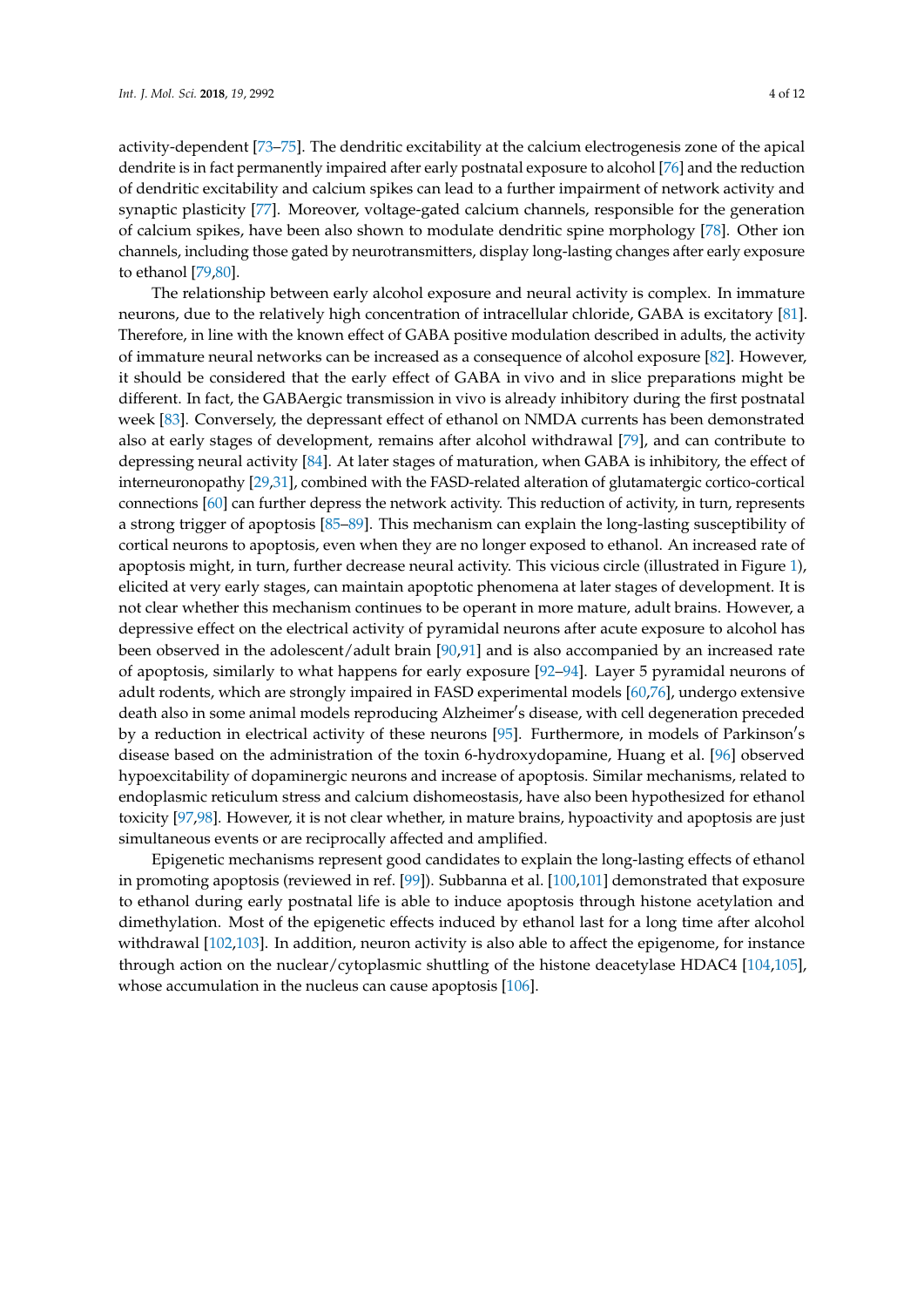<span id="page-4-0"></span>

**Figure 1.** A schematic of the relationships between early alcohol exposure and cell death. Alcohol has **Figure 1.** A schematic of the relationships between early alcohol exposure and cell death. Alcohol has immediate impacts upon the system which can lead to an increased apoptosis different from natural immediate impacts upon the system which can lead to an increased apoptosis different from natural programmed cell death, yet also results in plastic changes to the brain. This can lead to a further programmed cell death, yet also results in plastic changes to the brain. This can lead to a further imbalance of the system in terms of inhibition/excitation and cell excitability, creating a vicious cycle likely to result in further abnormal apoptosis. Critically, the impact of alcohol on all these factors is likely to result in further abnormal apoptosis. Critically, the impact of alcohol on all these factors is mediated by the duration of exposure, and the time of exposure in the developmental trajectory. mediated by the duration of exposure, and the time of exposure in the developmental trajectory. imbalance of the system in terms of inhibition/excitation and cell excitability, creating a vicious cycle

## **5. Alcohol May Enhance the Response of Glial Cells**

**2. Early Alcohol Exposure and Cell Death** (see  $[107]$ , for review). There is a growing body of work assessing glial cell responses during early ethanol exposure (pre- and postnatal). The loss of neurons through apoptosis is also compounded by the response of microglia, which may lead to further cell death. Briefly, microglia themselves are resistant to the damaging effects of ethanol, and their function of removing dead cells is not affected by the presence of ethanol in acute exposures; morphological effects upon microglia themselves appear to Although often underestimated, glial cell alterations play a key role in the genesis of FASD be transient in nature [\[108\]](#page-11-2). Ahlers et al. [\[108\]](#page-11-2) also observed transient increases in pro-inflammatory factors (PIF) TNF $\alpha$  and IL-1 $\beta$  after heavy alcohol exposure but concluded that this was not directly related to the presence of alcohol, rather, due to increased neuroapoptosis. These findings lead to the view that the microglial cells do not contribute directly to neurodegeneration, rather they serve a protective function after alcohol damage to the cortex [\[109\]](#page-11-3). However, contrasting work by Fernandez-Lizarbe et al. [\[110\]](#page-11-4) shows that ethanol upregulates expression of toll-like receptors 2 and 4 (TLR2, TLR4) in glial cells, which normally serve to activate immune response through the binding of microbes/pathogens. In the case of acute alcohol exposure, the activation of TLR 2 and 4 leads to the release of inflammatory cytokines, the result of which is an increased neuro-inflammatory response in the presence of alcohol. Chronic microglial activation may lead to further cell death, since over time the release of pro-inflammatory cytokines can be toxic [\[111\]](#page-11-5). Glial cell activation may also show regional differences in the presence of alcohol, for example, with accelerated degradation of cerebellar Purkinje cells compared to hippocampal neurons [\[112\]](#page-11-6), yet this may be more representative of the time of exposure to alcohol during particular stages of development, i.e., animal models of FASD usually test rodents in an age range from P3–P11, equivalent to the third trimester in humans. Further evidence from Cantacorps et al. [\[113\]](#page-11-7) suggests that motor coordination difficulties and spatial memory deficits are observable in pre-natal alcohol exposed mice, who were also weaned by mothers who continued to drink alcohol. These behavioral deficits corresponded with increased neuro-inflammation (expression of TLR2 and 4) in the hippocampus (also showed an increase in expression of IL-1 $\beta$ ) and prefrontal cortices. A significant increase in activated caspase-3 was also observed, suggesting alcohol-induced apoptosis [\[113\]](#page-11-7). In summary, while activation of glial cells normally serves to protect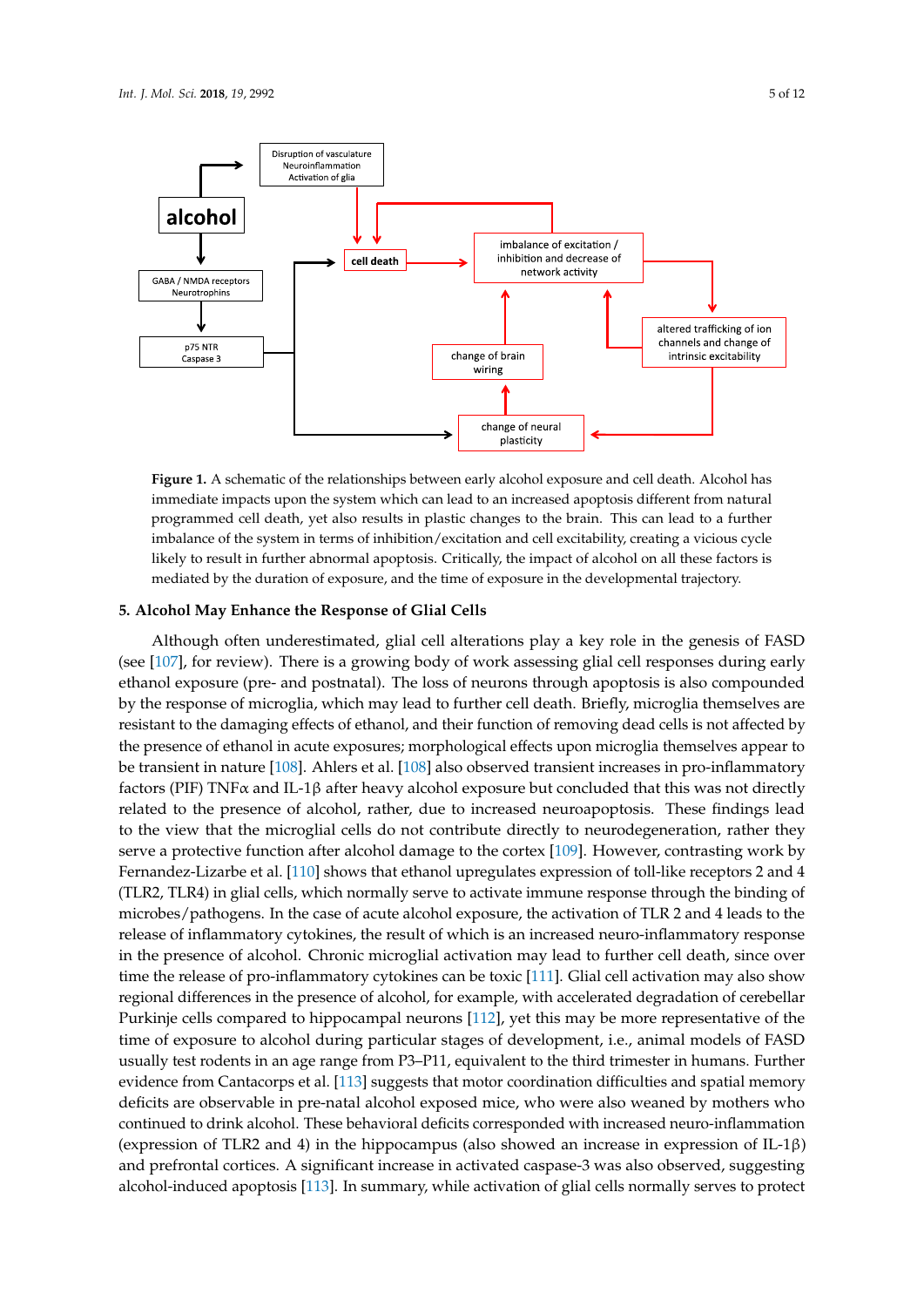neural functioning, observed in single acute exposures to alcohol, there is evidence that alcohol may enhance neuro-inflammation and under conditions of prolonged activation, for example, during chronic alcohol abuse, could possibly lead to further cell death due to the toxic effects of PIFs.

#### **6. Alcohol Affects the Developmental Trajectory of Cortical Neurons**

It should be pointed out that not all the mechanisms leading to alcohol teratogenic effects are necessarily related to apoptosis. Heterotopias of cortical neurons, presumably due to defects of cortical migration, have been observed in the first studies of experimental FASD [\[114\]](#page-11-8). The migration of glutamatergic neurons to the proper cortical layers occurs radially from the ventricular zone of the pallium, with cells first resting in deep layers, and lastly in layer 2/3, often referred to as "inside-first, outside-last" gradient. In contrast, GABAergic interneurons are chiefly generated in the medial and caudal ganglionic eminence, and migrate tangentially through cortical layers (for a review see [\[115\]](#page-11-9)). The medial ganglionic eminence is the main source of parvalbumin interneurons, basket and chandelier cells, whereas calretinin or vasoactive intestinal peptide (VIP) interneurons such as bipolar or double bouquet cells are generated in the caudal ganglionic eminence [\[116\]](#page-11-10). Migration of cortical neurons is driven by the presence of both GABA and glutamate in the environment acting as chemical attractants [\[117](#page-11-11)[,118\]](#page-11-12). It is thus likely that alcohol affects the embryonic migration of cortical neurons through its known action on GABA and NMDA receptors. Besides the effect on the migration of interneurons, observed by Cuzon et al. [\[33\]](#page-7-10), alcohol-induced disruption of the radial migration of pyramidal neurons has been also described [\[119\]](#page-11-13).

Another aspect of alcohol-induced damage is represented by the alteration of cell cycle kinetics and cell proliferation occurring during prenatal life [\[120,](#page-11-14)[121\]](#page-11-15). It has also been suggested that apoptosis and cell cycle alteration can coexist in the embryonic brain, but are mediated by separate mechanisms [\[122\]](#page-11-16).

It is worth mentioning here that the timing of developmental exposure to alcohol is a critical factor in determining whether apoptosis represents the main pathogenetic factor of FASD. In fact, while early postnatal exposure during synaptogenesis has been demonstrated to trigger extensive apoptosis [\[5\]](#page-6-4), immature neural precursors are relatively resistant to ethanol-induced apoptosis [\[123\]](#page-11-17).

#### **7. Conclusions**

The evidence highlights that different experimental protocols affect both the pathogenetic mechanisms and the outcome of FASD, the timing of exposure being among the main determinants of such a difference. Evidently the Kennard principle does not apply in FASD, where early exposure to alcohol is more damaging to the development of the neocortex, for example through enhanced apoptosis, toxic neuro-inflammation, altered neural migration, and cell cycle kinetics. Not only is the rate of apoptosis influenced by the exposure period, but also the circuit plasticity seems to be dramatically different according to whether alcohol is given in rodents prenatally or postnatally. For instance, a binge exposure during prenatal life in mice results in a transient decrease of dendritic complexity in pyramidal neurons [\[119\]](#page-11-13), whereas a permanent reduction of basal dendritic branching is observed in the same neurons after early sustained postnatal exposure [\[60\]](#page-8-13). Once again, the interplay between cell death and modified developmental plasticity is clearly a key feature of FASD, and a better knowledge of this interaction is needed which incorporates evidence from acute/binge or heavy sustained drinking paradigms. Keeping women from drinking any alcohol during pregnancy should be the first effort of public health policy, but this is not easy. Therefore, basic research on experimental models of FASD can provide clues for developing new therapeutic strategies to reduce direct and indirect consequences of alcohol-induced cell death.

**Author Contributions:** A.G. and B.D. wrote the manuscript. **Conflicts of Interest:** The authors declare no conflict of interest.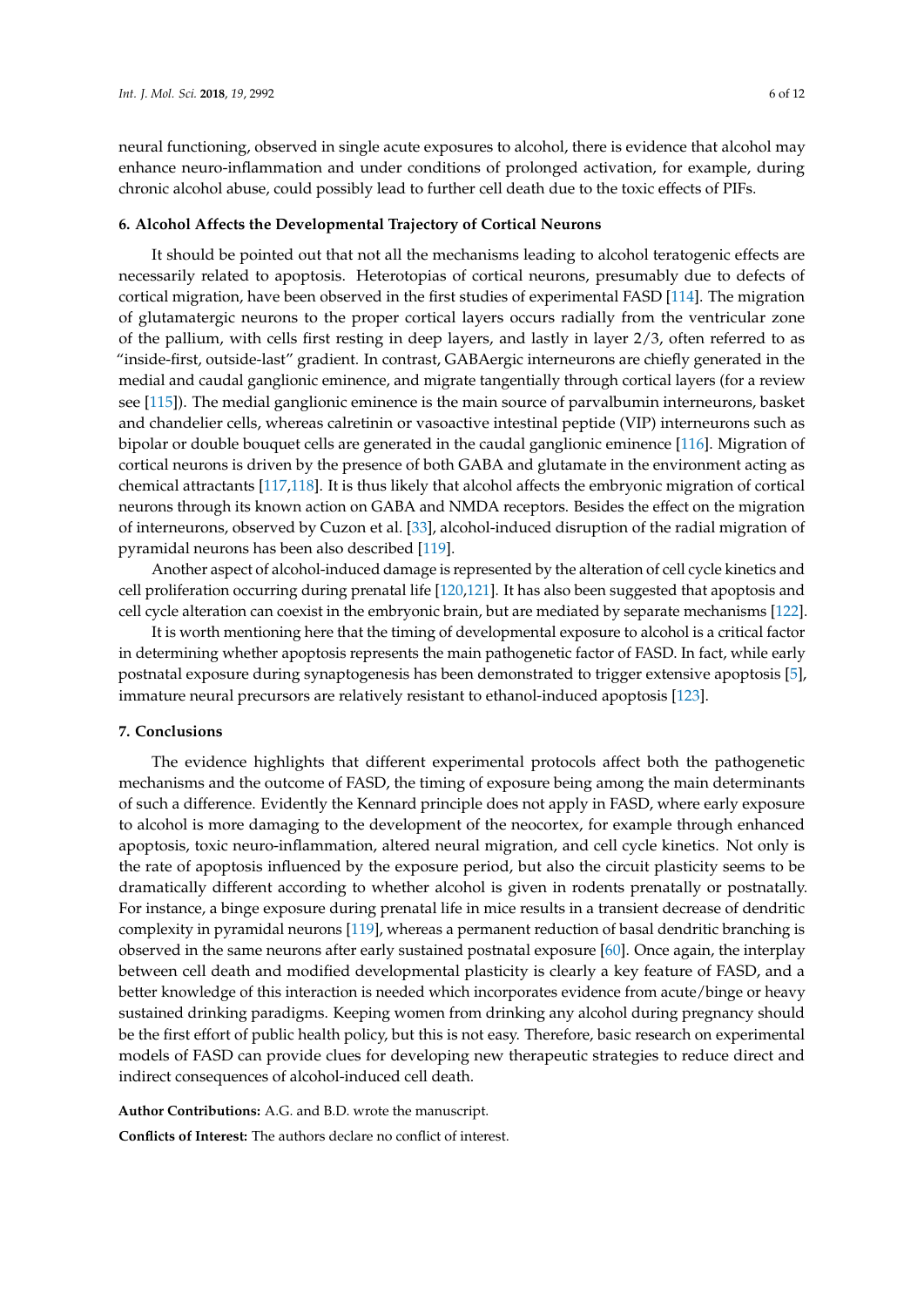# **References**

- <span id="page-6-0"></span>1. Abel, E.L.; Sokol, R.J. A revised conservative estimate of the incidence of FAS and its economic impact. *Alcohol. Clin. Exp. Res.* **1991**, *15*, 514–524. [\[CrossRef\]](http://dx.doi.org/10.1111/j.1530-0277.1991.tb00553.x) [\[PubMed\]](http://www.ncbi.nlm.nih.gov/pubmed/1877738)
- <span id="page-6-1"></span>2. Popova, S.; Lange, S.; Burd, L.; Rehm, J. The Economic Burden of Fetal Alcohol Spectrum Disorder in Canada in 2013. *Alcohol Alcohol.* **2016**, *51*, 367–375. [\[CrossRef\]](http://dx.doi.org/10.1093/alcalc/agv117) [\[PubMed\]](http://www.ncbi.nlm.nih.gov/pubmed/26493100)
- <span id="page-6-2"></span>3. West, J.R.; Goodlett, C.R.; Bonthius, D.J.; Hamre, K.M.; Marcussen, B.L. Cell population depletion associated with fetal alcohol brain damage: Mechanisms of BAC-dependent cell loss. *Alcohol. Clin. Exp. Res.* **1990**, *14*, 813–818. [\[CrossRef\]](http://dx.doi.org/10.1111/j.1530-0277.1990.tb01820.x) [\[PubMed\]](http://www.ncbi.nlm.nih.gov/pubmed/2088116)
- <span id="page-6-3"></span>4. Miller, M.W. Mechanisms of ethanol induced neuronal death during development: From the molecule to behavior. *Alcohol. Clin. Exp. Res.* **1996**, *20* (Suppl. S8), 128A–132A. [\[CrossRef\]](http://dx.doi.org/10.1111/j.1530-0277.1996.tb01762.x) [\[PubMed\]](http://www.ncbi.nlm.nih.gov/pubmed/8947251)
- <span id="page-6-4"></span>5. Ikonomidou, C.; Bittigau, P.; Ishimaru, M.J.; Wozniak, D.F.; Koch, C.; Genz, K.; Price, M.T.; Stefovska, V.; Hörster, F.; Tenkova, T.; et al. Ethanol-induced apoptotic neurodegeneration and fetal alcohol syndrome. *Science* **2000**, *287*, 1056–1060. [\[CrossRef\]](http://dx.doi.org/10.1126/science.287.5455.1056) [\[PubMed\]](http://www.ncbi.nlm.nih.gov/pubmed/10669420)
- <span id="page-6-5"></span>6. Lovinger, D.M.; White, G.; Weight, F.F. Ethanol inhibits NMDA-activated ion current in hippocampal neurons. *Science* **1989**, *243*, 1721–1724. [\[CrossRef\]](http://dx.doi.org/10.1126/science.2467382) [\[PubMed\]](http://www.ncbi.nlm.nih.gov/pubmed/2467382)
- 7. Lovinger, D.M.; White, G.; Weight, F.F. NMDA receptor-mediated synaptic excitation selectively inhibited by ethanol in hippocampal slice from adult rat. *J. Neurosci.* **1990**, *10*, 1372–1379. [\[CrossRef\]](http://dx.doi.org/10.1523/JNEUROSCI.10-04-01372.1990) [\[PubMed\]](http://www.ncbi.nlm.nih.gov/pubmed/2158533)
- <span id="page-6-6"></span>8. Wirkner, K.; Poelchen, W.; Köles, L.; Mühlberg, K.; Scheibler, P.; Allgaier, C.; Illes, P. Ethanol-induced inhibition of NMDA receptor channels. *Neurochem. Int.* **1999**, *35*, 153–162. [\[CrossRef\]](http://dx.doi.org/10.1016/S0197-0186(99)00057-1)
- <span id="page-6-7"></span>9. Weiner, J.L.; Valenzuela, C.F. Ethanol modulation of GABAergic transmission: The view from the slice. *Pharmacol. Ther.* **2006**, *111*, 533–554. [\[CrossRef\]](http://dx.doi.org/10.1016/j.pharmthera.2005.11.002) [\[PubMed\]](http://www.ncbi.nlm.nih.gov/pubmed/16427127)
- <span id="page-6-8"></span>10. Olney, J.W. Focus on apoptosis to decipher how alcohol and many other drugs disrupt brain development. *Front. Pediatr.* **2014**, *2*, 81. [\[CrossRef\]](http://dx.doi.org/10.3389/fped.2014.00081) [\[PubMed\]](http://www.ncbi.nlm.nih.gov/pubmed/25136546)
- <span id="page-6-9"></span>11. Sanderson, J.L.; Donald Partridge, L.; Valenzuela, C.F. Modulation of GABAergic and glutamatergic transmission by ethanol in the developing neocortex: An in vitro test of the excessive inhibition hypothesis of fetal alcohol spectrum disorder. *Neuropharmacology* **2009**, *56*, 541–555. [\[CrossRef\]](http://dx.doi.org/10.1016/j.neuropharm.2008.10.012) [\[PubMed\]](http://www.ncbi.nlm.nih.gov/pubmed/19027758)
- 12. Luo, J. Autophagy and ethanol neurotoxicity. *Autophagy* **2014**, *10*, 2099–2108. [\[CrossRef\]](http://dx.doi.org/10.4161/15548627.2014.981916) [\[PubMed\]](http://www.ncbi.nlm.nih.gov/pubmed/25484085)
- <span id="page-6-10"></span>13. Larsen, Z.H.; Chander, P.; Joyner, J.A.; Floruta, C.M.; Demeter, T.L.; Weick, J.P. Effects of Ethanol on Cellular Composition and Network Excitability of Human Pluripotent Stem Cell-Derived Neurons. *Alcohol. Clin. Exp. Res.* **2016**, *40*, 2339–2350. [\[CrossRef\]](http://dx.doi.org/10.1111/acer.13218) [\[PubMed\]](http://www.ncbi.nlm.nih.gov/pubmed/27717039)
- <span id="page-6-11"></span>14. Welch, J.H.; Mayfield, J.J.; Leibowitz, A.L.; Baculis, B.C.; Valenzuela, C.F. Third trimester-equivalent ethanol exposure causes micro-hemorrhages in the rat brain. *Neuroscience* **2016**, *324*, 107–118. [\[CrossRef\]](http://dx.doi.org/10.1016/j.neuroscience.2016.03.004) [\[PubMed\]](http://www.ncbi.nlm.nih.gov/pubmed/26964687)
- 15. Girault, V.; Gilard, V.; Marguet, F.; Lesueur, C.; Hauchecorne, M.; Ramdani, Y.; Laquerrière, A.; Marret, S.; Jégou, S.; Gonzalez, B.J.; et al. Prenatal alcohol exposure impairs autophagy in neonatal brain cortical microvessels. *Cell Death Dis.* **2017**, *8*, e2610. [\[CrossRef\]](http://dx.doi.org/10.1038/cddis.2017.29) [\[PubMed\]](http://www.ncbi.nlm.nih.gov/pubmed/28182007)
- <span id="page-6-12"></span>16. Naik, V.D.; Davis-Anderson, K.; Subramanian, K.; Lunde-Young, R.; Nemec, M.J.; Ramadoss, J. Mechanisms Underlying Chronic Binge Alcohol Exposure-Induced Uterine Artery Dysfunction in Pregnant Rat. *Alcohol. Clin. Exp. Res.* **2018**, *42*, 682–690. [\[CrossRef\]](http://dx.doi.org/10.1111/acer.13602) [\[PubMed\]](http://www.ncbi.nlm.nih.gov/pubmed/29363778)
- <span id="page-6-13"></span>17. Bliss, T.V.; Lomo, T. Long-lasting potentiation of synaptic transmission in the dentate area of the anaesthetized rabbit following stimulation of the perforant path. *J. Physiol.* **1973**, *232*, 331–356. [\[CrossRef\]](http://dx.doi.org/10.1113/jphysiol.1973.sp010273) [\[PubMed\]](http://www.ncbi.nlm.nih.gov/pubmed/4727084)
- <span id="page-6-14"></span>18. Dan, Y.; Poo, M.M. Spike timing-dependent plasticity of neural circuits. *Neuron* **2004**, *44*, 23–30. [\[CrossRef\]](http://dx.doi.org/10.1016/j.neuron.2004.09.007) [\[PubMed\]](http://www.ncbi.nlm.nih.gov/pubmed/15450157)
- <span id="page-6-15"></span>19. Markram, H.; Lübke, J.; Frotscher, M.; Sakmann, B. Regulation of synaptic efficacy by coincidence of postsynaptic APs and EPSPs. *Science* **1997**, *275*, 213–215. [\[CrossRef\]](http://dx.doi.org/10.1126/science.275.5297.213) [\[PubMed\]](http://www.ncbi.nlm.nih.gov/pubmed/8985014)
- <span id="page-6-16"></span>20. Shim, H.G.; Lee, Y.S.; Kim, S.J. The Emerging Concept of Intrinsic Plasticity: Activity-dependent Modulation of Intrinsic Excitability in Cerebellar Purkinje Cells and Motor Learning. *Exp. Neurobiol.* **2018**, *27*, 139–154. [\[CrossRef\]](http://dx.doi.org/10.5607/en.2018.27.3.139) [\[PubMed\]](http://www.ncbi.nlm.nih.gov/pubmed/30022866)
- <span id="page-6-17"></span>21. Hensch, T.K. Critical period plasticity in local cortical circuits. *Nat. Rev. Neurosci.* **2005**, *6*, 877–888. [\[CrossRef\]](http://dx.doi.org/10.1038/nrn1787) [\[PubMed\]](http://www.ncbi.nlm.nih.gov/pubmed/16261181)
- <span id="page-6-18"></span>22. Nathan, P.J.; Cobb, S.R.; Lu, B.; Bullmore, E.T.; Davies, C.H. Studying synaptic plasticity in the human brain and opportunities for drug discovery. *Curr. Opin. Pharmacol.* **2011**, *11*, 540–548. [\[CrossRef\]](http://dx.doi.org/10.1016/j.coph.2011.06.008) [\[PubMed\]](http://www.ncbi.nlm.nih.gov/pubmed/21737346)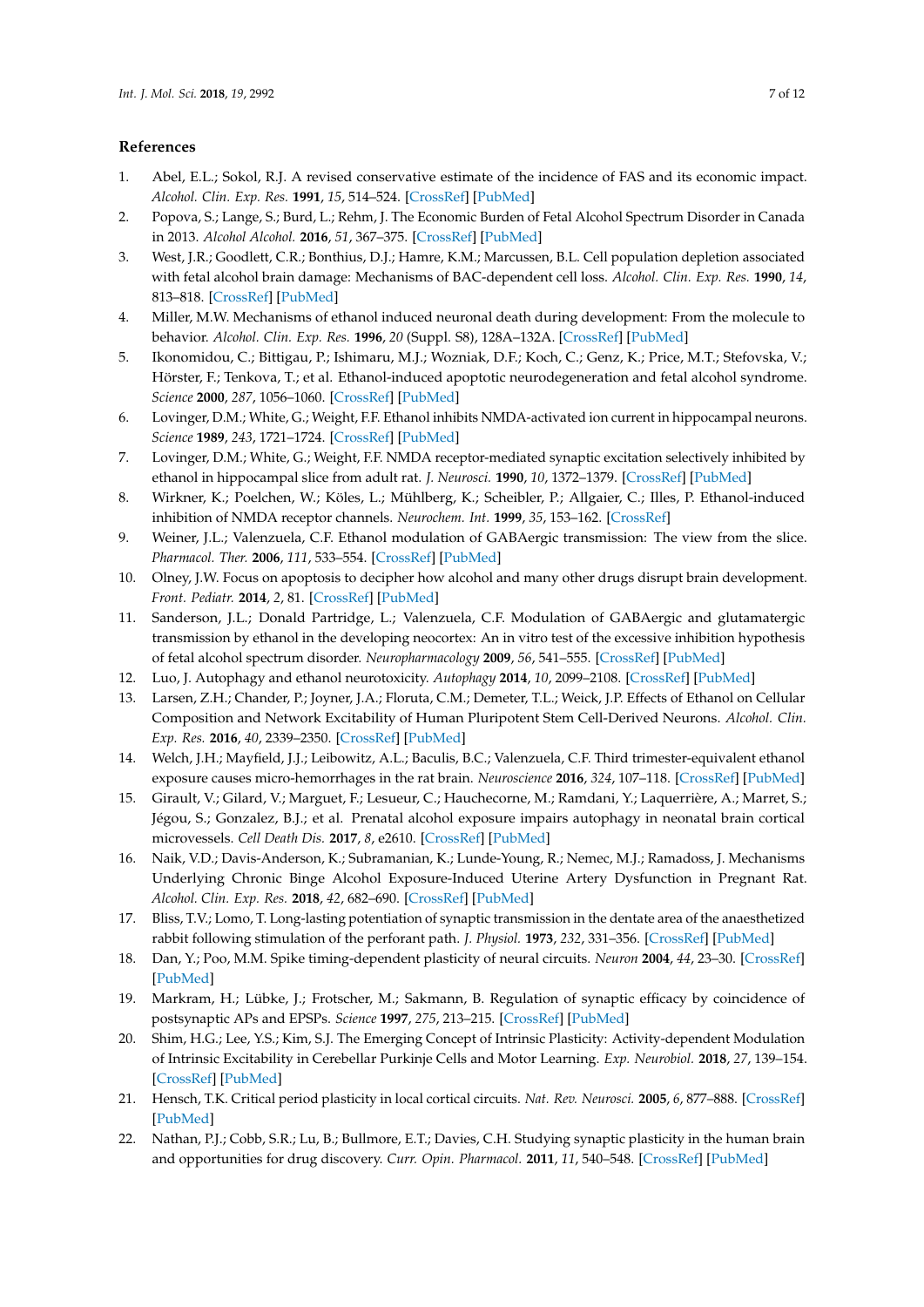- <span id="page-7-0"></span>23. Cohen, E.J.; Quarta, E.; Bravi, R.; Granato, A.; Minciacchi, D. Neural plasticity and network remodeling: From concepts to pathology. *Neuroscience* **2017**, *344*, 326–345. [\[CrossRef\]](http://dx.doi.org/10.1016/j.neuroscience.2016.12.048) [\[PubMed\]](http://www.ncbi.nlm.nih.gov/pubmed/28069532)
- <span id="page-7-1"></span>24. Kennard, M.A. Cortical reorganization on motor function. Studies on series of monkeys of various ages from infancy to maturity. *Arch. Neurol. Psychiatr.* **1942**, *48*, 227–240. [\[CrossRef\]](http://dx.doi.org/10.1001/archneurpsyc.1942.02290080073002)
- <span id="page-7-2"></span>25. Bennet, L.; Van Den Heuij, L.; Dean, J.M.; Drury, P.; Wassink, G.; Gunn, A.J. Neural plasticity and the Kennard principle: Does it work for the preterm brain? *Clin. Exp. Pharmacol. Physiol.* **2013**, *40*, 774–784. [\[CrossRef\]](http://dx.doi.org/10.1111/1440-1681.12135) [\[PubMed\]](http://www.ncbi.nlm.nih.gov/pubmed/23735123)
- <span id="page-7-3"></span>26. Schneider, G.E. Is it really better to have your brain lesion early? A revision of the 'Kennard principle'. *Neuropsychologia* **1979**, *17*, 557–583. [\[CrossRef\]](http://dx.doi.org/10.1016/0028-3932(79)90033-2)
- <span id="page-7-4"></span>27. Olney, J.W.; Tenkova, T.; Dikranian, K.; Qin, Y.Q.; Labruyere, J.; Ikonomidou, C. Ethanol-induced apoptotic neurodegeneration in the developing C57BL/6 mouse brain. *Dev. Brain Res.* **2002**, *133*, 115–126. [\[CrossRef\]](http://dx.doi.org/10.1016/S0165-3806(02)00279-1)
- <span id="page-7-5"></span>28. Toesca, A.; Giannetti, S.; Granato, A. Overexpression of the p75 neurotrophin receptor in the sensori-motor cortex of rats exposed to ethanol during early postnatal life. *Neurosci. Lett.* **2003**, *342*, 89–92. [\[CrossRef\]](http://dx.doi.org/10.1016/S0304-3940(03)00258-1)
- <span id="page-7-6"></span>29. Granato, A. Altered organization of cortical interneurons in rats exposed to ethanol during neonatal life. *Brain Res.* **2006**, *1069*, 23–30. [\[CrossRef\]](http://dx.doi.org/10.1016/j.brainres.2005.11.024) [\[PubMed\]](http://www.ncbi.nlm.nih.gov/pubmed/16386714)
- <span id="page-7-7"></span>30. Smiley, J.F.; Saito, M.; Bleiwas, C.; Masiello, K.; Ardekani, B.; Guilfoyle, D.N.; Gerum, S.; Wilson, D.A.; Vadasz, C. Selective reduction of cerebral cortex GABA neurons in a late gestation model of fetal alcohol spectrum disorder. *Alcohol* **2015**, *49*, 571–580. [\[CrossRef\]](http://dx.doi.org/10.1016/j.alcohol.2015.04.008) [\[PubMed\]](http://www.ncbi.nlm.nih.gov/pubmed/26252988)
- <span id="page-7-8"></span>31. Skorput, A.G.; Gupta, V.P.; Yeh, P.W.; Yeh, H.H. Persistent Interneuronopathy in the Prefrontal Cortex of Young Adult Offspring Exposed to Ethanol In Utero. *J. Neurosci.* **2015**, *35*, 10977–10988. [\[CrossRef\]](http://dx.doi.org/10.1523/JNEUROSCI.1462-15.2015) [\[PubMed\]](http://www.ncbi.nlm.nih.gov/pubmed/26245961)
- <span id="page-7-9"></span>32. Schierle, G.S.; Gander, J.C.; D'Orlando, C.; Celio, M.R.; Vogt Weisenhorn, D.M. Calretinin-immunoreactivity during postnatal development of the rat isocortex: A qualitative and quantitative study. *Cereb. Cortex* **1997**, *7*, 130–142. [\[CrossRef\]](http://dx.doi.org/10.1093/cercor/7.2.130) [\[PubMed\]](http://www.ncbi.nlm.nih.gov/pubmed/9087821)
- <span id="page-7-10"></span>33. Cuzon, V.C.; Yeh, P.W.; Yanagawa, Y.; Obata, K.; Yeh, H.H. Ethanol consumption during early pregnancy alters the disposition of tangentially migrating GABAergic interneurons in the fetal cortex. *J. Neurosci.* **2008**, *28*, 1854–1864. [\[CrossRef\]](http://dx.doi.org/10.1523/JNEUROSCI.5110-07.2008) [\[PubMed\]](http://www.ncbi.nlm.nih.gov/pubmed/18287502)
- <span id="page-7-11"></span>34. Do, H.; Park, H.J.; Sohn, E.H.; Kim, B.O.; Um, S.H.; Kwak, J.H.; Moon, E.Y.; Rhee, D.K.; Pyo, S. Ethanol induces cell cycle arrest and triggers apoptosis via Sp1-dependent p75NTR expression in human neuroblastoma cells. *Cell Biol. Toxicol.* **2013**, *29*, 365–380. [\[CrossRef\]](http://dx.doi.org/10.1007/s10565-013-9260-3) [\[PubMed\]](http://www.ncbi.nlm.nih.gov/pubmed/24026251)
- <span id="page-7-12"></span>35. Head, B.P.; Patel, H.H.; Niesman, I.R.; Drummond, J.C.; Roth, D.M.; Patel, P.M. Inhibition of p75 neurotrophin receptor attenuates isoflurane-mediated neuronal apoptosis in the neonatal central nervous system. *Anesthesiology* **2009**, *110*, 813–825. [\[CrossRef\]](http://dx.doi.org/10.1097/ALN.0b013e31819b602b) [\[PubMed\]](http://www.ncbi.nlm.nih.gov/pubmed/19293698)
- <span id="page-7-13"></span>36. Shen, J.; Chen, X.; Li, H.; Wang, Y.; Huo, K.; Ke, K. p75 neurotrophin receptor and its novel interaction partner, NIX, are involved in neuronal apoptosis after intracerebral hemorrhage. *Cell Tissue Res.* **2017**, *368*, 13–27. [\[CrossRef\]](http://dx.doi.org/10.1007/s00441-016-2510-y) [\[PubMed\]](http://www.ncbi.nlm.nih.gov/pubmed/27726026)
- <span id="page-7-14"></span>37. Kraemer, B.R.; Snow, J.P.; Vollbrecht, P.; Pathak, A.; Valentine, W.M.; Deutch, A.Y.; Carter, B.D. A role for the p75 neurotrophin receptor in axonal degeneration and apoptosis induced by oxidative stress. *J. Biol. Chem.* **2014**, *289*, 21205–21216. [\[CrossRef\]](http://dx.doi.org/10.1074/jbc.M114.563403) [\[PubMed\]](http://www.ncbi.nlm.nih.gov/pubmed/24939843)
- <span id="page-7-15"></span>38. Sakuragi, S.; Tominaga-Yoshino, K.; Ogura, A. Involvement of TrkB- and p75(NTR)-signaling pathways in two contrasting forms of long-lasting synaptic plasticity. *Sci. Rep.* **2013**, *3*, 3185. [\[CrossRef\]](http://dx.doi.org/10.1038/srep03185) [\[PubMed\]](http://www.ncbi.nlm.nih.gov/pubmed/24212565)
- <span id="page-7-16"></span>39. Woo, N.H.; Teng, H.K.; Siao, C.J.; Chiaruttini, C.; Pang, P.T.; Milner, T.A.; Hempstead, B.L.; Lu, B. Activation of p75NTR by proBDNF facilitates hippocampal long-term depression. *Nat. Neurosci.* **2005**, *8*, 1069–1077. [\[CrossRef\]](http://dx.doi.org/10.1038/nn1510) [\[PubMed\]](http://www.ncbi.nlm.nih.gov/pubmed/16025106)
- <span id="page-7-17"></span>40. Yamashita, T.; Tucker, K.L.; Barde, Y.A. Neurotrophin binding to the p75 receptor modulates Rho activity and axonal outgrowth. *Neuron* **1999**, *24*, 585–593. [\[CrossRef\]](http://dx.doi.org/10.1016/S0896-6273(00)81114-9)
- <span id="page-7-18"></span>41. Michaelsen, K.; Zagrebelsky, M.; Berndt-Huch, J.; Polack, M.; Buschler, A.; Sendtner, M.; Korte, M. Neurotrophin receptors TrkB.T1 and p75NTR cooperate in modulating both functional and structural plasticity in mature hippocampal neurons. *Eur. J. Neurosci.* **2010**, *32*, 1854–1865. [\[CrossRef\]](http://dx.doi.org/10.1111/j.1460-9568.2010.07460.x) [\[PubMed\]](http://www.ncbi.nlm.nih.gov/pubmed/20955473)
- <span id="page-7-19"></span>42. Olney, J.W.; Tenkova, T.; Dikranian, K.; Muglia, L.J.; Jermakowicz, W.J.; D'Sa, C.; Roth, K.A. Ethanol-induced caspase-3 activation in the in vivo developing mouse brain. *Neurobiol. Dis.* **2002**, *9*, 205–219. [\[CrossRef\]](http://dx.doi.org/10.1006/nbdi.2001.0475) [\[PubMed\]](http://www.ncbi.nlm.nih.gov/pubmed/11895372)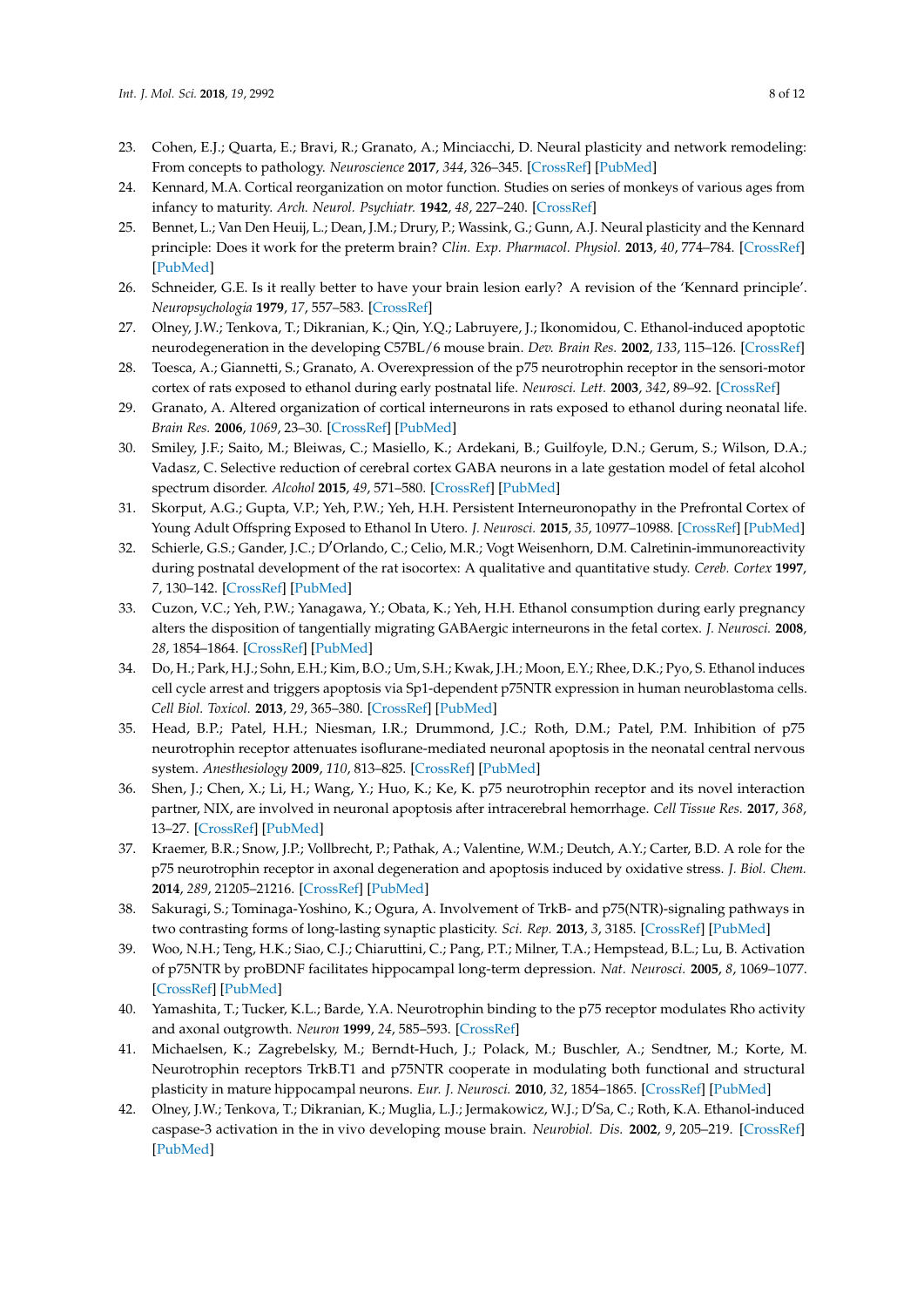- 43. Subbanna, S.; Nagre, N.N.; Shivakumar, M.; Joshi, V.; Psychoyos, D.; Kutlar, A.; Umapathy, N.S.; Basavarajappa, B.S. CB1R-Mediated Activation of Caspase-3 Causes Epigenetic and Neurobehavioral Abnormalities in Postnatal Ethanol-Exposed Mice. *Front. Mol. Neurosci.* **2018**, *11*, 45. [\[CrossRef\]](http://dx.doi.org/10.3389/fnmol.2018.00045) [\[PubMed\]](http://www.ncbi.nlm.nih.gov/pubmed/29515368)
- 44. Getachew, B.; Hudson, T.; Heinbockel, T.; Csoka, A.B.; Tizabi, Y. Protective Effects of Donepezil against Alcohol-Induced Toxicity in Cell Culture: Role of Caspase-3. *Neurotox. Res.* **2018**. [\[CrossRef\]](http://dx.doi.org/10.1007/s12640-018-9913-3) [\[PubMed\]](http://www.ncbi.nlm.nih.gov/pubmed/29804239)
- 45. Ieraci, A.; Herrera, D.G. Nicotinamide Inhibits Ethanol-Induced Caspase-3 and PARP-1 Over-activation and Subsequent Neurodegeneration in the Developing Mouse Cerebellum. *Cerebellum* **2018**, *17*, 326–335. [\[CrossRef\]](http://dx.doi.org/10.1007/s12311-017-0916-z) [\[PubMed\]](http://www.ncbi.nlm.nih.gov/pubmed/29327278)
- <span id="page-8-0"></span>46. Britton, S.M.; Miller, M.W. Neuronal Loss in the Developing Cerebral Cortex of Normal and Bax-Deficient Mice: Effects of Ethanol Exposure. *Neuroscience* **2018**, *369*, 278–291. [\[CrossRef\]](http://dx.doi.org/10.1016/j.neuroscience.2017.11.013) [\[PubMed\]](http://www.ncbi.nlm.nih.gov/pubmed/29138110)
- <span id="page-8-1"></span>47. Mooney, S.M.; Miller, M.W. Effects of prenatal exposure to ethanol on the expression of bcl-2, bax and caspase 3 in the developing rat cerebral cortex and thalamus. *Brain Res.* **2001**, *911*, 71–81. [\[CrossRef\]](http://dx.doi.org/10.1016/S0006-8993(01)02718-4)
- <span id="page-8-2"></span>48. Ertürk, A.; Wang, Y.; Sheng, M. Local pruning of dendrites and spines by caspase-3-dependent and proteasome-limited mechanisms. *J. Neurosci.* **2014**, *34*, 1672–1688. [\[CrossRef\]](http://dx.doi.org/10.1523/JNEUROSCI.3121-13.2014) [\[PubMed\]](http://www.ncbi.nlm.nih.gov/pubmed/24478350)
- 49. Wang, J.Y.; Luo, Z.G. Non-apoptotic role of caspase-3 in synapse refinement. *Neurosci. Bull.* **2014**, *30*, 667–670. [\[CrossRef\]](http://dx.doi.org/10.1007/s12264-014-1454-4) [\[PubMed\]](http://www.ncbi.nlm.nih.gov/pubmed/25027781)
- <span id="page-8-3"></span>50. Mukherjee, A.; Williams, D.W. More alive than dead: Non-apoptotic roles for caspases in neuronal development, plasticity and disease. *Cell Death Differ.* **2017**, *24*, 1411–1421. [\[CrossRef\]](http://dx.doi.org/10.1038/cdd.2017.64) [\[PubMed\]](http://www.ncbi.nlm.nih.gov/pubmed/28644437)
- <span id="page-8-4"></span>51. Boschen, K.E.; Klintsova, A.Y. Neurotrophins in the Brain: Interaction with Alcohol Exposure during Development. *Vitam. Horm.* **2017**, *104*, 197–242. [\[CrossRef\]](http://dx.doi.org/10.1016/bs.vh.2016.10.008) [\[PubMed\]](http://www.ncbi.nlm.nih.gov/pubmed/28215296)
- <span id="page-8-5"></span>52. Feng, M.J.; Yan, S.E.; Yan, Q.S. Effects of prenatal alcohol exposure on brain-derived neurotrophic factor and its receptor tyrosine kinase B in offspring. *Brain Res.* **2005**, *1042*, 125–132. [\[CrossRef\]](http://dx.doi.org/10.1016/j.brainres.2005.02.017) [\[PubMed\]](http://www.ncbi.nlm.nih.gov/pubmed/15854584)
- <span id="page-8-6"></span>53. Mahabir, S.; Chatterjee, D.; Misquitta, K.; Chatterjee, D.; Gerlai, R. Lasting changes induced by mild alcohol exposure during embryonic development in BDNF, NCAM and synaptophysin-positive neurons quantified in adult zebrafish. *Eur. J. Neurosci.* **2018**, *47*, 1457–1473. [\[CrossRef\]](http://dx.doi.org/10.1111/ejn.13975) [\[PubMed\]](http://www.ncbi.nlm.nih.gov/pubmed/29846983)
- <span id="page-8-7"></span>54. Boschen, K.E.; Criss, K.J.; Palamarchouk, V.; Roth, T.L.; Klintsova, A.Y. Effects of developmental alcohol exposure vs. intubation stress on BDNF and TrkB expression in the hippocampus and frontal cortex of neonatal rats. *Int. J. Dev. Neurosci.* **2015**, *43*, 16–24. [\[CrossRef\]](http://dx.doi.org/10.1016/j.ijdevneu.2015.03.008) [\[PubMed\]](http://www.ncbi.nlm.nih.gov/pubmed/25805052)
- <span id="page-8-8"></span>55. Chen, S.D.; Wu, C.L.; Hwang, W.C.; Yang, D.I. More Insight into BDNF against Neurodegeneration: Anti-Apoptosis, Anti-Oxidation, and Suppression of Autophagy. *Int. J. Mol. Sci.* **2017**, *18*, 545. [\[CrossRef\]](http://dx.doi.org/10.3390/ijms18030545) [\[PubMed\]](http://www.ncbi.nlm.nih.gov/pubmed/28273832)
- <span id="page-8-9"></span>56. Zucca, S.; Valenzuela, C.F. Low concentrations of alcohol inhibit BDNF-dependent GABAergic plasticity via L-type Ca2+ channel inhibition in developing CA3 hippocampal pyramidal neurons. *J. Neurosci.* **2010**, *30*, 6776–6781. [\[CrossRef\]](http://dx.doi.org/10.1523/JNEUROSCI.5405-09.2010) [\[PubMed\]](http://www.ncbi.nlm.nih.gov/pubmed/20463239)
- <span id="page-8-10"></span>57. McAllister, A.K.; Katz, L.C.; Lo, D.C. Opposing roles for endogenous BDNF and NT-3 in regulating cortical dendritic growth. *Neuron* **1997**, *18*, 767–778. [\[CrossRef\]](http://dx.doi.org/10.1016/S0896-6273(00)80316-5)
- <span id="page-8-11"></span>58. Yacoubian, T.A.; Lo, D.C. Truncated and full-length TrkB receptors regulate distinct modes of dendritic growth. *Nat. Neurosci.* **2000**, *3*, 342–349. [\[CrossRef\]](http://dx.doi.org/10.1038/73911) [\[PubMed\]](http://www.ncbi.nlm.nih.gov/pubmed/10725923)
- <span id="page-8-12"></span>59. Granato, A.; Van Pelt, J. Effects of early ethanol exposure on dendrite growth of cortical pyramidal neurons: Inferences from a computational model. *Dev. Brain Res.* **2003**, *142*, 223–227. [\[CrossRef\]](http://dx.doi.org/10.1016/S0165-3806(03)00094-4)
- <span id="page-8-13"></span>60. Granato, A.; Di Rocco, F.; Zumbo, A.; Toesca, A.; Giannetti, S. Organization of cortico-cortical associative projections in rats exposed to ethanol during early postnatal life. *Brain Res. Bull.* **2003**, *60*, 339–344. [\[CrossRef\]](http://dx.doi.org/10.1016/S0361-9230(03)00052-2)
- <span id="page-8-14"></span>61. De Roo, M.; Klauser, P.; Muller, D. LTP promotes a selective long-term stabilization and clustering of dendritic spines. *PLoS Biol.* **2008**, *6*, e219. [\[CrossRef\]](http://dx.doi.org/10.1371/journal.pbio.0060219) [\[PubMed\]](http://www.ncbi.nlm.nih.gov/pubmed/18788894)
- 62. Hasegawa, S.; Sakuragi, S.; Tominaga-Yoshino, K.; Ogura, A. Dendritic spine dynamics leading to spine elimination after repeated inductions of LTD. *Sci. Rep.* **2015**, *5*, 7707. [\[CrossRef\]](http://dx.doi.org/10.1038/srep07707) [\[PubMed\]](http://www.ncbi.nlm.nih.gov/pubmed/25573377)
- <span id="page-8-15"></span>63. Maletic-Savatic, M.; Malinow, R.; Svoboda, K. Rapid dendritic morphogenesis in CA1 hippocampal dendrites induced by synaptic activity. *Science* **1999**, *283*, 1923–1927. [\[CrossRef\]](http://dx.doi.org/10.1126/science.283.5409.1923) [\[PubMed\]](http://www.ncbi.nlm.nih.gov/pubmed/10082466)
- <span id="page-8-16"></span>64. Kervern, M.; Silvestre de Ferron, B.; Alaux-Cantin, S.; Fedorenko, O.; Antol, J.; Naassila, M.; Pierrefiche, O. Aberrant NMDA-dependent LTD after perinatal ethanol exposure in young adult rat hippocampus. *Hippocampus* **2015**, *25*, 912–923. [\[CrossRef\]](http://dx.doi.org/10.1002/hipo.22414) [\[PubMed\]](http://www.ncbi.nlm.nih.gov/pubmed/25581546)
- 65. Puglia, M.P.; Valenzuela, C.F. Repeated third trimester-equivalent ethanol exposure inhibits long-term potentiation in the hippocampal CA1 region of neonatal rats. *Alcohol* **2010**, *44*, 283–290. [\[CrossRef\]](http://dx.doi.org/10.1016/j.alcohol.2010.03.001) [\[PubMed\]](http://www.ncbi.nlm.nih.gov/pubmed/20488644)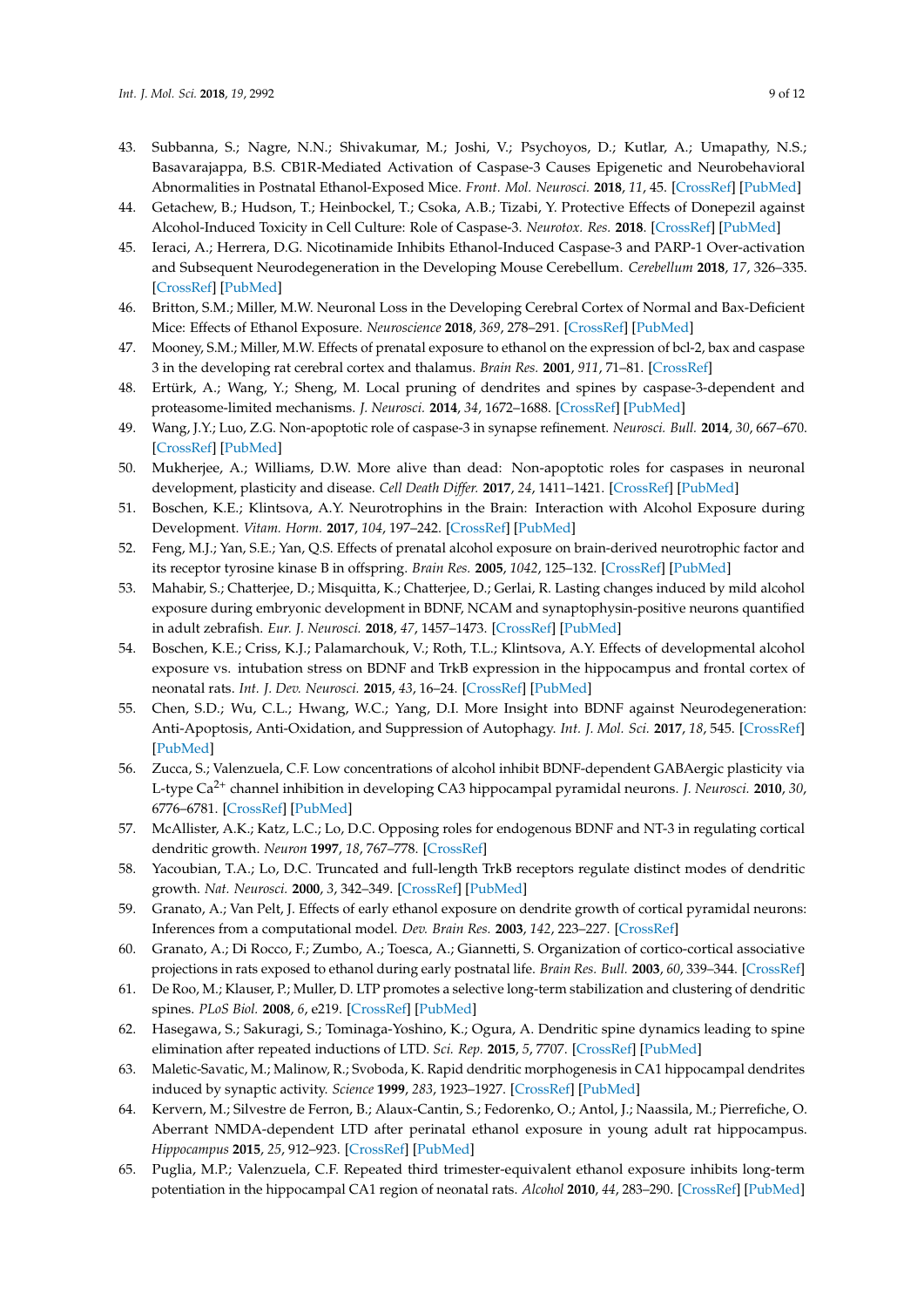- <span id="page-9-0"></span>66. Fontaine, C.J.; Patten, A.R.; Sickmann, H.M.; Helfer, J.L.; Christie, B.R. Effects of pre-natal alcohol exposure on hippocampal synaptic plasticity: Sex, age and methodological considerations. *Neurosci. Biobehav. Rev.* **2016**, *64*, 12–34. [\[CrossRef\]](http://dx.doi.org/10.1016/j.neubiorev.2016.02.014) [\[PubMed\]](http://www.ncbi.nlm.nih.gov/pubmed/26906760)
- <span id="page-9-1"></span>67. Whitcher, L.T.; Klintsova, A.Y. Postnatal binge-like alcohol exposure reduces spine density without affecting dendritic morphology in rat mPFC. *Synapse* **2008**, *62*, 566–573. [\[CrossRef\]](http://dx.doi.org/10.1002/syn.20532) [\[PubMed\]](http://www.ncbi.nlm.nih.gov/pubmed/18512209)
- <span id="page-9-2"></span>68. De Giorgio, A.; Granato, A. Reduced density of dendritic spines in pyramidal neurons of rats exposed to alcohol during early postnatal life. *Int. J. Dev. Neurosci.* **2015**, *41*, 74–79. [\[CrossRef\]](http://dx.doi.org/10.1016/j.ijdevneu.2015.01.005) [\[PubMed\]](http://www.ncbi.nlm.nih.gov/pubmed/25644892)
- <span id="page-9-3"></span>69. Wang, D.D.; Kriegstein, A.R. Defining the role of GABA in cortical development. *J. Physiol.* **2009**, *587 Pt 9*, 1873–1879. [\[CrossRef\]](http://dx.doi.org/10.1113/jphysiol.2008.167635)
- <span id="page-9-4"></span>70. Cellot, G.; Cherubini, E. Functional role of ambient GABA in refining neuronal circuits early in postnatal development. *Front. Neural Circuits* **2013**, *7*, 136. [\[CrossRef\]](http://dx.doi.org/10.3389/fncir.2013.00136) [\[PubMed\]](http://www.ncbi.nlm.nih.gov/pubmed/23964205)
- <span id="page-9-5"></span>71. Medina, A.E.; Krahe, T.E.; Coppola, D.M.; Ramoa, A.S. Neonatal alcohol exposure induces long-lasting impairment of visual cortical plasticity in ferrets. *J. Neurosci.* **2003**, *23*, 10002–10012. [\[CrossRef\]](http://dx.doi.org/10.1523/JNEUROSCI.23-31-10002.2003) [\[PubMed\]](http://www.ncbi.nlm.nih.gov/pubmed/14602814)
- <span id="page-9-6"></span>72. Wong, E.L.; Lutz, N.M.; Hogan, V.A.; Lamantia, C.E.; McMurray, H.R.; Myers, J.R.; Ashton, J.M.; Majewska, A.K. Developmental alcohol exposure impairs synaptic plasticity without overtly altering microglial function in mouse visual cortex. *Brain Behav. Immun.* **2018**, *67*, 257–278. [\[CrossRef\]](http://dx.doi.org/10.1016/j.bbi.2017.09.003) [\[PubMed\]](http://www.ncbi.nlm.nih.gov/pubmed/28918081)
- <span id="page-9-7"></span>73. Kim, J.; Jung, S.C.; Clemens, A.M.; Petralia, R.S.; Hoffman, D.A. Regulation of dendritic excitability by activity-dependent trafficking of the A-type K+ channel subunit Kv4.2 in hippocampal neurons. *Neuron* **2007**, *54*, 933–947. [\[CrossRef\]](http://dx.doi.org/10.1016/j.neuron.2007.05.026) [\[PubMed\]](http://www.ncbi.nlm.nih.gov/pubmed/17582333)
- 74. Pozzi, D.; Condliffe, S.; Bozzi, Y.; Chikhladze, M.; Grumelli, C.; Proux-Gillardeaux, V.; Takahashi, M.; Franceschetti, S.; Verderio, C.; Matteoli, M. Activity-dependent phosphorylation of Ser187 is required for SNAP-25-negative modulation of neuronal voltage-gated calcium channels. *Proc. Natl. Acad. Sci. USA* **2008**, *105*, 323–328. [\[CrossRef\]](http://dx.doi.org/10.1073/pnas.0706211105) [\[PubMed\]](http://www.ncbi.nlm.nih.gov/pubmed/18162553)
- <span id="page-9-8"></span>75. Shah, M.M.; Hammond, R.S.; Hoffman, D.A. Dendritic ion channel trafficking and plasticity. *Trends Neurosci.* **2010**, *33*, 307–316. [\[CrossRef\]](http://dx.doi.org/10.1016/j.tins.2010.03.002) [\[PubMed\]](http://www.ncbi.nlm.nih.gov/pubmed/20363038)
- <span id="page-9-9"></span>76. Granato, A.; Palmer, L.M.; De Giorgio, A.; Tavian, D.; Larkum, M.E. Early exposure to alcohol leads to permanent impairment of dendritic excitability in neocortical pyramidal neurons. *J. Neurosci.* **2012**, *32*, 1377–1382. [\[CrossRef\]](http://dx.doi.org/10.1523/JNEUROSCI.5520-11.2012) [\[PubMed\]](http://www.ncbi.nlm.nih.gov/pubmed/22279222)
- <span id="page-9-10"></span>77. Kampa, B.M.; Letzkus, J.J.; Stuart, G.J. Requirement of dendritic calcium spikes for induction of spike-timing-dependent synaptic plasticity. *J. Physiol.* **2006**, *574 Pt 1*, 283–290. [\[CrossRef\]](http://dx.doi.org/10.1113/jphysiol.2006.111062)
- <span id="page-9-11"></span>78. Stanika, R.; Campiglio, M.; Pinggera, A.; Lee, A.; Striessnig, J.; Flucher, B.E.; Obermair, G.J. Splice variants of the CaV1.3 L-type calcium channel regulate dendritic spine morphology. *Sci. Rep.* **2016**, *6*, 34528. [\[CrossRef\]](http://dx.doi.org/10.1038/srep34528) [\[PubMed\]](http://www.ncbi.nlm.nih.gov/pubmed/27708393)
- <span id="page-9-12"></span>79. Costa, E.T.; Savage, D.D.; Valenzuela, C.F. A review of the effects of prenatal or early postnatal ethanol exposure on brain ligand-gated ion channels. *Alcohol. Clin. Exp. Res.* **2000**, *24*, 706–715. [\[CrossRef\]](http://dx.doi.org/10.1111/j.1530-0277.2000.tb02043.x) [\[PubMed\]](http://www.ncbi.nlm.nih.gov/pubmed/10832913)
- <span id="page-9-13"></span>80. Tavian, D.; De Giorgio, A.; Granato, A. Selective underexpression of Kv3.2 and Kv3.4 channels in the cortex of rats exposed to ethanol during early postnatal life. *Neurol. Sci.* **2011**, *32*, 571–577. [\[CrossRef\]](http://dx.doi.org/10.1007/s10072-010-0446-7) [\[PubMed\]](http://www.ncbi.nlm.nih.gov/pubmed/21234782)
- <span id="page-9-14"></span>81. Ben-Ari, Y.; Khalilov, I.; Kahle, K.T.; Cherubini, E. The GABA excitatory/inhibitory shift in brain maturation and neurological disorders. *Neuroscientist* **2012**, *18*, 467–486. [\[CrossRef\]](http://dx.doi.org/10.1177/1073858412438697) [\[PubMed\]](http://www.ncbi.nlm.nih.gov/pubmed/22547529)
- <span id="page-9-15"></span>82. Galindo, R.; Zamudio, P.A.; Valenzuela, C.F. Alcohol is a potent stimulant of immature neuronal networks: Implications for fetal alcohol spectrum disorder. *J. Neurochem.* **2005**, *94*, 1500–1511. [\[CrossRef\]](http://dx.doi.org/10.1111/j.1471-4159.2005.03294.x) [\[PubMed\]](http://www.ncbi.nlm.nih.gov/pubmed/16000153)
- <span id="page-9-16"></span>83. Valeeva, G.; Tressard, T.; Mukhtarov, M.; Baude, A.; Khazipov, R. An Optogenetic Approach for Investigation of Excitatory and Inhibitory Network GABA Actions in Mice Expressing Channelrhodopsin-2 in GABAergic Neurons. *J. Neurosci.* **2016**, *36*, 5961–5973. [\[CrossRef\]](http://dx.doi.org/10.1523/JNEUROSCI.3482-15.2016) [\[PubMed\]](http://www.ncbi.nlm.nih.gov/pubmed/27251618)
- <span id="page-9-17"></span>84. Lebedeva, J.; Zakharov, A.; Ogievetsky, E.; Minlebaeva, A.; Kurbanov, R.; Gerasimova, E.; Sitdikova, G.; Khazipov, R. Inhibition of Cortical Activity and Apoptosis Caused by Ethanol in Neonatal Rats In Vivo. *Cereb. Cortex* **2017**, *27*, 1068–1082. [\[CrossRef\]](http://dx.doi.org/10.1093/cercor/bhv293) [\[PubMed\]](http://www.ncbi.nlm.nih.gov/pubmed/26646511)
- <span id="page-9-18"></span>85. Golbs, A.; Nimmervoll, B.; Sun, J.J.; Sava, I.E.; Luhmann, H.J. Control of programmed cell death by distinct electrical activity patterns. *Cereb. Cortex* **2011**, *21*, 1192–1202. [\[CrossRef\]](http://dx.doi.org/10.1093/cercor/bhq200) [\[PubMed\]](http://www.ncbi.nlm.nih.gov/pubmed/20966045)
- 86. Blanquie, O.; Yang, J.W.; Kilb, W.; Sharopov, S.; Sinning, A.; Luhmann, H.J. Electrical activity controls area-specific expression of neuronal apoptosis in the mouse developing cerebral cortex. *eLife* **2017**, *6*, e27696. [\[CrossRef\]](http://dx.doi.org/10.7554/eLife.27696) [\[PubMed\]](http://www.ncbi.nlm.nih.gov/pubmed/28826501)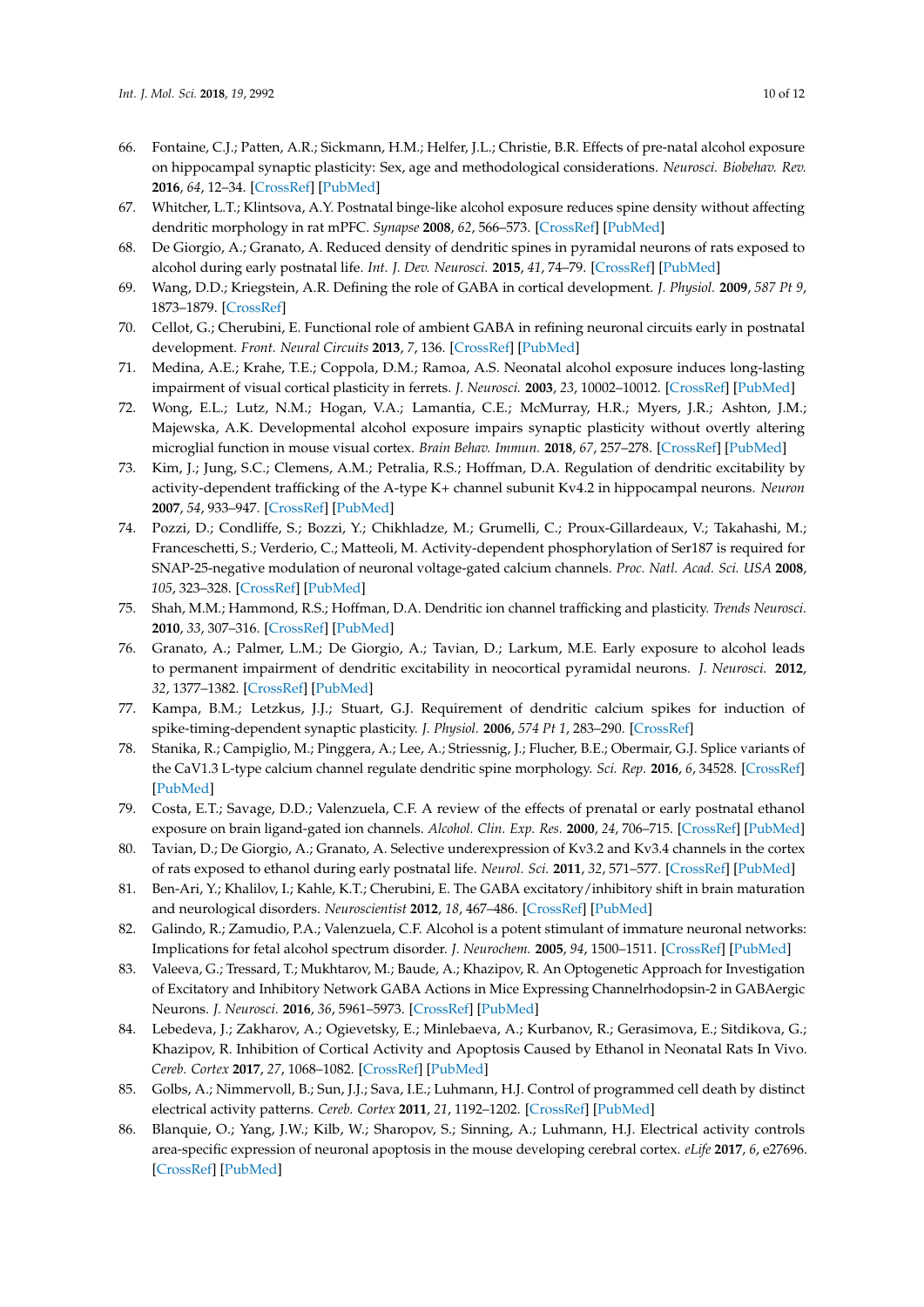- 87. Blanquie, O.; Kilb, W.; Sinning, A.; Luhmann, H.J. Homeostatic interplay between electrical activity and neuronal apoptosis in the developing neocortex. *Neuroscience* **2017**, *358*, 190–200. [\[CrossRef\]](http://dx.doi.org/10.1016/j.neuroscience.2017.06.030) [\[PubMed\]](http://www.ncbi.nlm.nih.gov/pubmed/28663094)
- 88. Kirischuk, S.; Sinning, A.; Blanquie, O.; Yang, J.W.; Luhmann, H.J.; Kilb, W. Modulation of Neocortical Development by Early Neuronal Activity: Physiology and Pathophysiology. *Front. Cell. Neurosci.* **2017**, *11*, 379. [\[CrossRef\]](http://dx.doi.org/10.3389/fncel.2017.00379) [\[PubMed\]](http://www.ncbi.nlm.nih.gov/pubmed/29238291)
- <span id="page-10-0"></span>89. Lotfullina, N.; Khazipov, R. Ethanol and the Developing Brain: Inhibition of Neuronal Activity and Neuroapoptosis. *Neuroscientist* **2018**, *24*, 130–141. [\[CrossRef\]](http://dx.doi.org/10.1177/1073858417712667) [\[PubMed\]](http://www.ncbi.nlm.nih.gov/pubmed/28580823)
- <span id="page-10-1"></span>90. Badanich, K.A.; Mulholland, P.J.; Beckley, J.T.; Trantham-Davidson, H.; Woodward, J.J. Ethanol reduces neuronal excitability of lateral orbitofrontal cortex neurons via a glycine receptor dependent mechanism. *Neuropsychopharmacology* **2013**, *38*, 1176–1188. [\[CrossRef\]](http://dx.doi.org/10.1038/npp.2013.12) [\[PubMed\]](http://www.ncbi.nlm.nih.gov/pubmed/23314219)
- <span id="page-10-2"></span>91. Ferrini, F.; Dering, B.; De Giorgio, A.; Lossi, L.; Granato, A. Effects of Acute Alcohol Exposure on Layer 5 Pyramidal Neurons of Juvenile Mice. *Cell. Mol. Neurobiol.* **2018**, *38*, 955–963. [\[CrossRef\]](http://dx.doi.org/10.1007/s10571-017-0571-4) [\[PubMed\]](http://www.ncbi.nlm.nih.gov/pubmed/29224183)
- <span id="page-10-3"></span>92. Pascual, M.; Blanco, A.M.; Cauli, O.; Miñarro, J.; Guerri, C. Intermittent ethanol exposure induces inflammatory brain damage and causes long-term behavioural alterations in adolescent rats. *Eur. J. Neurosci.* **2007**, *25*, 541–550. [\[CrossRef\]](http://dx.doi.org/10.1111/j.1460-9568.2006.05298.x) [\[PubMed\]](http://www.ncbi.nlm.nih.gov/pubmed/17284196)
- 93. Oliveira-da-Silva, A.; Vieira, F.B.; Cristina-Rodrigues, F.; Filgueiras, C.C.; Manhães, A.C.; Abreu-Villaça, Y. Increased apoptosis and reduced neuronal and glial densities in the hippocampus due to nicotine and ethanol exposure in adolescent mice. *Int. J. Dev. Neurosci.* **2009**, *27*, 539–548. [\[CrossRef\]](http://dx.doi.org/10.1016/j.ijdevneu.2009.06.009) [\[PubMed\]](http://www.ncbi.nlm.nih.gov/pubmed/19576279)
- <span id="page-10-4"></span>94. Zhao, Y.N.; Wang, F.; Fan, Y.X.; Ping, G.F.; Yang, J.Y.; Wu, C.F. Activated microglia are implicated in cognitive deficits, neuronal death, and successful recovery following intermittent ethanol exposure. *Behav. Brain Res.* **2013**, *236*, 270–282. [\[CrossRef\]](http://dx.doi.org/10.1016/j.bbr.2012.08.052) [\[PubMed\]](http://www.ncbi.nlm.nih.gov/pubmed/22985845)
- <span id="page-10-5"></span>95. Lison, H.; Happel, M.F.; Schneider, F.; Baldauf, K.; Kerbstat, S.; Seelbinder, B.; Schneeberg, J.; Zappe, M.; Goldschmidt, J.; Budinger, E.; et al. Disrupted cross-laminar cortical processing in β amyloid pathology precedes cell death. *Neurobiol. Dis.* **2014**, *63*, 62–73. [\[CrossRef\]](http://dx.doi.org/10.1016/j.nbd.2013.11.014) [\[PubMed\]](http://www.ncbi.nlm.nih.gov/pubmed/24291517)
- <span id="page-10-6"></span>96. Huang, L.; Xue, Y.; Feng, D.; Yang, R.; Nie, T.; Zhu, G.; Tao, K.; Gao, G.; Yang, Q. Blockade of RyRs in the ER Attenuates 6-OHDA-Induced Calcium Overload, Cellular Hypo-Excitability and Apoptosis in Dopaminergic Neurons. *Front. Cell. Neurosci.* **2017**, *11*, 52. [\[CrossRef\]](http://dx.doi.org/10.3389/fncel.2017.00052) [\[PubMed\]](http://www.ncbi.nlm.nih.gov/pubmed/28316566)
- <span id="page-10-7"></span>97. Kouzoukas, D.E.; Li, G.; Takapoo, M.; Moninger, T.; Bhalla, R.C.; Pantazis, N.J. Intracellular calcium plays a critical role in the alcohol-mediated death of cerebellar granule neurons. *J. Neurochem.* **2013**, *124*, 323–335. [\[CrossRef\]](http://dx.doi.org/10.1111/jnc.12076) [\[PubMed\]](http://www.ncbi.nlm.nih.gov/pubmed/23121601)
- <span id="page-10-8"></span>98. Yang, F.; Luo, J. Endoplasmic Reticulum Stress and Ethanol Neurotoxicity. *Biomolecules* **2015**, *5*, 2538–2553. [\[CrossRef\]](http://dx.doi.org/10.3390/biom5042538) [\[PubMed\]](http://www.ncbi.nlm.nih.gov/pubmed/26473940)
- <span id="page-10-9"></span>99. Lussier, A.A.; Weinberg, J.; Kobor, M.S. Epigenetics studies of fetal alcohol spectrum disorder: Where are we now? *Epigenomics* **2017**, *9*, 291–311. [\[CrossRef\]](http://dx.doi.org/10.2217/epi-2016-0163) [\[PubMed\]](http://www.ncbi.nlm.nih.gov/pubmed/28234026)
- <span id="page-10-10"></span>100. Subbanna, S.; Shivakumar, M.; Umapathy, N.S.; Saito, M.; Mohan, P.S.; Kumar, A.; Nixon, R.A.; Verin, A.D.; Psychoyos, D.; Basavarajappa, B.S. G9a-mediated histone methylation regulates ethanol-induced neurodegeneration in the neonatal mouse brain. *Neurobiol. Dis.* **2013**, *54*, 475–485. [\[CrossRef\]](http://dx.doi.org/10.1016/j.nbd.2013.01.022) [\[PubMed\]](http://www.ncbi.nlm.nih.gov/pubmed/23396011)
- <span id="page-10-11"></span>101. Subbanna, S.; Nagre, N.N.; Shivakumar, M.; Umapathy, N.S.; Psychoyos, D.; Basavarajappa, B.S. Ethanol induced acetylation of histone at G9a exon1 and G9a-mediated histone H3 dimethylation leads to neurodegeneration in neonatal mice. *Neuroscience* **2014**, *258*, 422–432. [\[CrossRef\]](http://dx.doi.org/10.1016/j.neuroscience.2013.11.043) [\[PubMed\]](http://www.ncbi.nlm.nih.gov/pubmed/24300108)
- <span id="page-10-12"></span>102. Laufer, B.I.; Mantha, K.; Kleiber, M.L.; Diehl, E.J.; Addison, S.M.; Singh, S.M. Long-lasting alterations to DNA methylation and ncRNAs could underlie the effects of fetal alcohol exposure in mice. *Dis. Model. Mech.* **2013**, *6*, 977–992. [\[CrossRef\]](http://dx.doi.org/10.1242/dmm.010975) [\[PubMed\]](http://www.ncbi.nlm.nih.gov/pubmed/23580197)
- <span id="page-10-13"></span>103. Kleiber, M.L.; Diehl, E.J.; Laufer, B.I.; Mantha, K.; Chokroborty-Hoque, A.; Alberry, B.; Singh, S.M. Long-term genomic and epigenomic dysregulation as a consequence of prenatal alcohol exposure: A model for fetal alcohol spectrum disorders. *Front. Genet.* **2014**, *5*, 161. [\[CrossRef\]](http://dx.doi.org/10.3389/fgene.2014.00161) [\[PubMed\]](http://www.ncbi.nlm.nih.gov/pubmed/24917881)
- <span id="page-10-14"></span>104. Chawla, S.; Vanhoutte, P.; Arnold, F.J.; Huang, C.L.; Bading, H. Neuronal activity-dependent nucleocytoplasmic shuttling of HDAC4 and HDAC5. *J. Neurochem.* **2003**, *85*, 151–159. [\[CrossRef\]](http://dx.doi.org/10.1046/j.1471-4159.2003.01648.x) [\[PubMed\]](http://www.ncbi.nlm.nih.gov/pubmed/12641737)
- <span id="page-10-15"></span>105. Chen, Y.; Wang, Y.; Modrusan, Z.; Sheng, M.; Kaminker, J.S. Regulation of neuronal gene expression and survival by basal NMDA receptor activity: A role for histone deacetylase 4. *J. Neurosci.* **2014**, *34*, 15327–15339. [\[CrossRef\]](http://dx.doi.org/10.1523/JNEUROSCI.0569-14.2014) [\[PubMed\]](http://www.ncbi.nlm.nih.gov/pubmed/25392500)